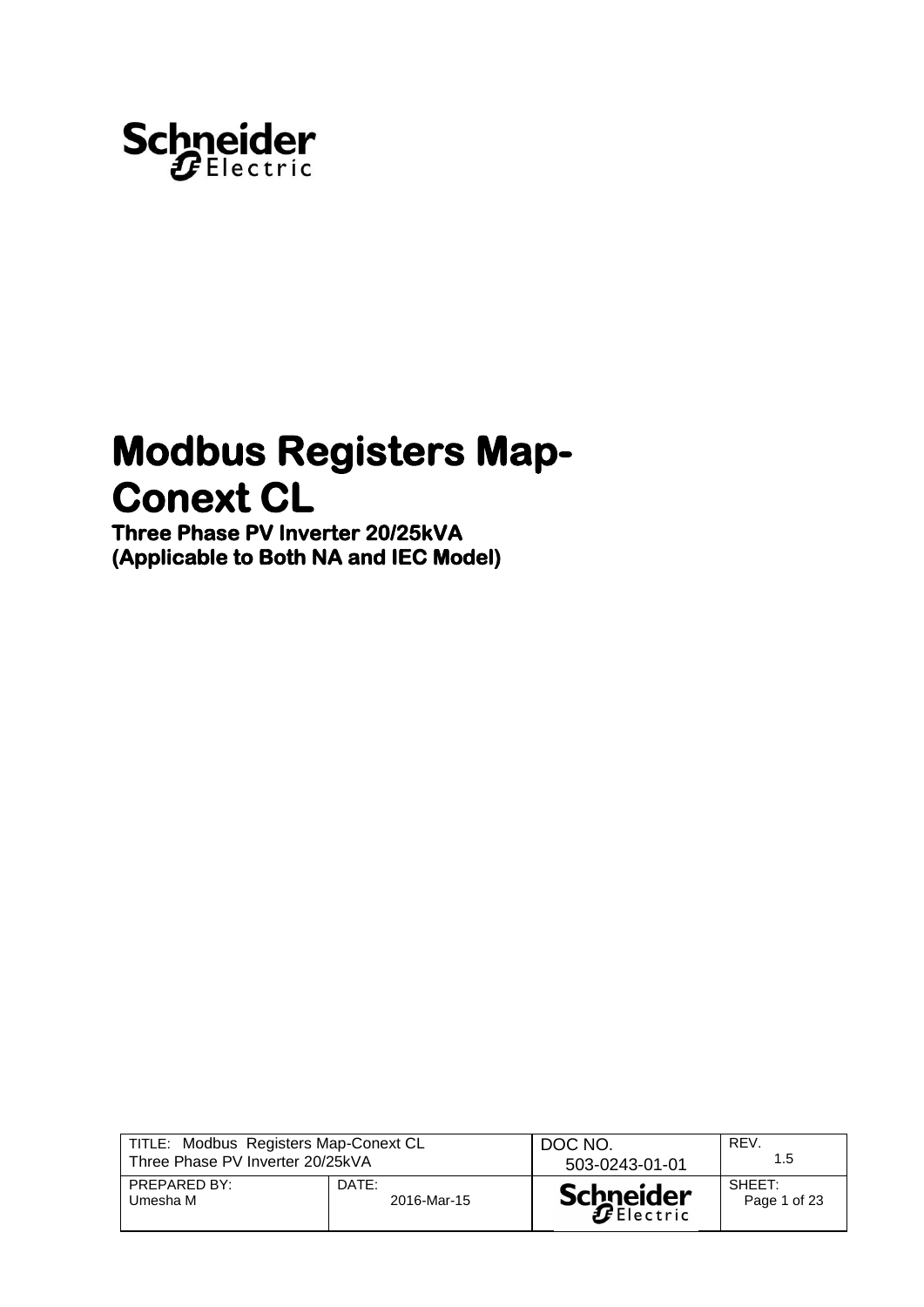## **Revision Approvals**

|     |                      | <b>Approvals</b> |               |                          |                        |                    |                                  |
|-----|----------------------|------------------|---------------|--------------------------|------------------------|--------------------|----------------------------------|
| Rev | <b>Date</b>          | <b>Author</b>    | ТC            | Product<br>Mgr           | Program<br>Mgr         | Compliance<br>Eng  | <b>Customer</b><br>(if required) |
| 1.3 | $2015 -$<br>$Jun-30$ | Umesha<br>M      | Prasad<br>Rao | <b>Catherine</b><br>Chen | Swami<br><b>Nathan</b> | <b>Ajith Kumar</b> |                                  |

#### **Revision History**

| Rev | Date                   | <b>Description Of Change</b>                                                                                                                                                                                                                                                                                                                                                                                                                                                                                                                                                                                                        | Author                  |
|-----|------------------------|-------------------------------------------------------------------------------------------------------------------------------------------------------------------------------------------------------------------------------------------------------------------------------------------------------------------------------------------------------------------------------------------------------------------------------------------------------------------------------------------------------------------------------------------------------------------------------------------------------------------------------------|-------------------------|
| 0.1 | 2012-<br>$Jun-04$      | Copied all the registers from Conext TL product.<br>$\bullet$<br>Added new registers from Global modbus maps specific to Conext CL<br>$\bullet$<br>product.                                                                                                                                                                                                                                                                                                                                                                                                                                                                         | <b>Firmware</b><br>Team |
| 0.2 | 2012-<br><b>Jul-18</b> | Updated with more description for each registers after receiving the<br>$\bullet$<br>team inputs<br>Added additional baud rates19200 and 115200 which are supported by<br>$\bullet$<br><b>Conext CL inverter</b><br>Added additional function codes 06(write single register)<br>Added exception codes 03h(illegal address) and 04h(illegal data value)<br>$\bullet$<br>Deleted the modbus registers 0xE0E0 and E0E1 which are not required<br>$\bullet$<br>for Conext CL<br>Updated the product serial number as per global modbus map(06<br>$\bullet$<br>refers Conext CL)                                                        | <b>Firmware</b><br>Team |
| 0.3 | 2012-<br>$Jul-31$      | Updated port settings to accommodate other baud rates 38400, 57600<br>$\bullet$<br>in order to support COMbox requirements.<br>Updated port settings to accommodate even and odd parity<br>$\bullet$<br>Updated port settings to accommodate 1 and 2 stop bits<br>$\bullet$<br>Corrected the address location for registers "C Sunspec DID and<br>$\bullet$<br>C_Sunspec_Length                                                                                                                                                                                                                                                     | <b>Firmware</b><br>Team |
| 0.4 | $2013 -$<br>Feb-27     | Updated the active power reference in terms of % age limit, updated all<br>$\bullet$<br>the LVRT registers, updated reactive power over voltage mode<br>selection registers,<br>Removed the event log registers which are no more supporting on<br>$\bullet$<br>conext CL.                                                                                                                                                                                                                                                                                                                                                          | Umesha M                |
| 0.5 | 2013-<br><b>Nov-20</b> | Renamed the document as Conext CL-NA and updated model<br>$\bullet$<br>configurations(20/25KVA)<br>Deleted the PV3 and PV4 related registers<br>$\bullet$<br>Deleted the register 0xEFFF, 0xF002, 0xFA4A,<br>$\bullet$<br>Added the multi function Relay registers<br>$\bullet$<br>Grouped the power control registers (active power, LVRT and reactive<br>$\bullet$<br>power)<br>Removed the Reference document "Alarm Codes Map-Conext CL<br>$\bullet$<br><b>Three Phase Inverter"</b><br>Updated the Alarm code table with the latest.<br>$\bullet$<br>Added provision to indicate the registers address in decimal<br>$\bullet$ | Umesha M                |
| 0.6 | $2013 -$<br>$Dec-02$   | Renamed the title of the document and included both IEC and NA<br>$\bullet$<br>related registers in the common document.<br>Updated the values and ranges and limits of active, reactive power and<br>$\bullet$<br><b>LVRT related registers.</b><br>Updated the inverter module section (3.1) and updated the "inverter<br>modules" column as per that<br>Added the new registers requirement (Time Delay, Lock in power) in<br>$\bullet$<br>method 2 of reactive power control)                                                                                                                                                   | Umesha M                |

| TITLE: Modbus Registers Map-Conext CL |             | DOC NO.          | REV.         |
|---------------------------------------|-------------|------------------|--------------|
| Three Phase PV Inverter 20/25kVA      |             | 503-0243-01-01   | 1.5          |
| PREPARED BY:                          | DATE:       | <b>Schneider</b> | SHEFT:       |
| Umesha M                              | 2016-Mar-15 |                  | Page 2 of 23 |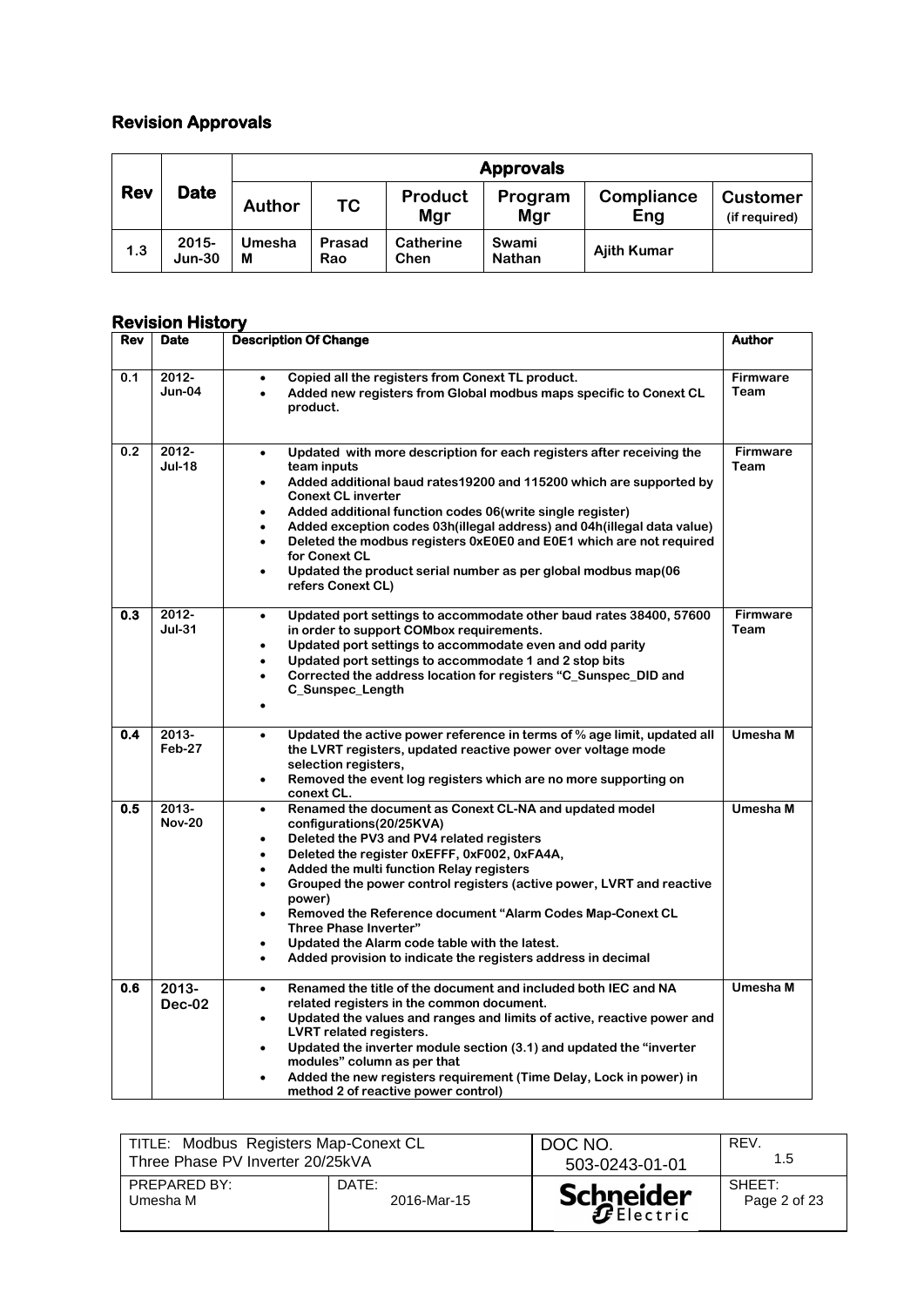|     |                        | $\bullet$                                                                                                                                                                                                                                                                                                                                                                                                                                                                                                                                                                                  |          |
|-----|------------------------|--------------------------------------------------------------------------------------------------------------------------------------------------------------------------------------------------------------------------------------------------------------------------------------------------------------------------------------------------------------------------------------------------------------------------------------------------------------------------------------------------------------------------------------------------------------------------------------------|----------|
| 0.7 | 2014-<br>$Mar-17$      | Deleted the few of the registers which are no more supported.<br>$\bullet$<br>Added the new registers "inverter model" and "BOS model<br>$\bullet$<br>designation" and assigned the new address.<br><b>Updated the SunSpec registers values</b><br>Updated the modbus baud rate (0x8010) register to include enum<br>$\bullet$<br>values.<br>Removed the Conext TL inverter module number(07).                                                                                                                                                                                             | Umesha M |
| 0.8 | 2014-<br><b>Sep-14</b> | Added SunSpec Multiple MPPT inverter model registers<br>$\bullet$<br><b>Updated the Alarm code values</b><br>$\bullet$<br>Added new registers for AC, DC and Comm Internal faults.<br>$\bullet$<br>Removed the modbus broadcast support<br>$\bullet$<br>Corrected the modbus baud rate enum values.<br>$\bullet$<br>Updated the multifunction relay parameters values and ranges<br>$\bullet$                                                                                                                                                                                              | Umesha M |
| 0.9 | 2014-<br><b>Sep-19</b> | Added the 10 new Event register with Time stamps<br>$\bullet$<br>Updated the SunSpec MPPT event codes.<br>$\bullet$<br>Updated the Unused registers values in SunSpec<br>$\bullet$<br>Updated the Address after adding the Pad register.<br>$\bullet$                                                                                                                                                                                                                                                                                                                                      | Umesha M |
| 1.0 | 2014-<br><b>Sep-25</b> | <b>Added the Sunspec End block</b><br>$\bullet$<br>Modified the register 0x1920 as Read/Write<br>$\bullet$<br><b>Corrected spellings</b><br>$\bullet$                                                                                                                                                                                                                                                                                                                                                                                                                                      | Umesha M |
| 1.1 | $2015 -$<br>Jan-22     | Removed the support of function code 08(diagnostic code)<br>$\bullet$<br>Added the example values for some of the registers<br>$\bullet$<br>Deleted the register 0xFB00<br>$\bullet$<br>Updated the Inverter model lists available on Conext CL Family<br>$\bullet$<br>Changed the address for few Susnpec registers from 0x9CBC to<br>$\bullet$<br>0x9CC3<br>Reactive power control and LVRT registers are made not available.<br>Updated the note on using the Broadcast method.<br>$\bullet$<br>Added the Service code details (bit mapped) on registers 0x9CB2-<br>$\bullet$<br>0x9CB5 | Umesha M |
| 1.2 | $2015 -$<br>June-24    | Updated the Reactive power control support, methods and registers<br>$\bullet$<br>Added new register (0xFA73)<br>$\bullet$<br>Added one more HSM State(17h-Derate status) in inverter operating<br>٠<br>states<br>Changed the default baud rate to 9600 instead of 19200<br>$\bullet$<br>Updated the descriptions of registers 0x9CD5 and 0x9CE9<br>$\bullet$<br>Added new Warning code details (4700)<br>$\bullet$                                                                                                                                                                        | Umesha M |
| 1.3 | 2015-30-<br>June       | Updated the range values for the register 0xFA69<br>$\bullet$<br>Updated the register 0x8010 to correct the default baud rate<br>$\bullet$<br>Added description for the register 0xEFFE<br>$\bullet$                                                                                                                                                                                                                                                                                                                                                                                       | Umesha M |
| 1.4 | 2015-<br><b>Nov-06</b> | Updated the reactive power method-3 Registers<br>$\bullet$<br>Corrected the scale factor for the register0xFA61<br>٠<br>Register address 0xFA73 has been changed to 0xFA80<br>Register address 0xFA6F has been changed to 0xFA81<br>Register address 0xFA70 has been changed to 0xFA82<br>Register address 0xFA71 has been changed to 0xFA83<br>Register address 0xFA72 has been changed to 0xFA84<br>Added new warning code to indicate the invalid date settings done by<br>the user $(4680)$                                                                                            | Umesha M |
| 1.5 | 2016-<br><b>Mar-15</b> | Added new register inverter operating mode (0xFA90) for the PV<br>$\bullet$<br>Hybrid control                                                                                                                                                                                                                                                                                                                                                                                                                                                                                              | Umesha   |

| TITLE: Modbus Registers Map-Conext CL |             | DOC NO.          | REV.         |
|---------------------------------------|-------------|------------------|--------------|
| Three Phase PV Inverter 20/25kVA      |             | 503-0243-01-01   | 1.5          |
| PREPARED BY:                          | DATE:       | <b>Schneider</b> | SHEET:       |
| Umesha M                              | 2016-Mar-15 |                  | Page 3 of 23 |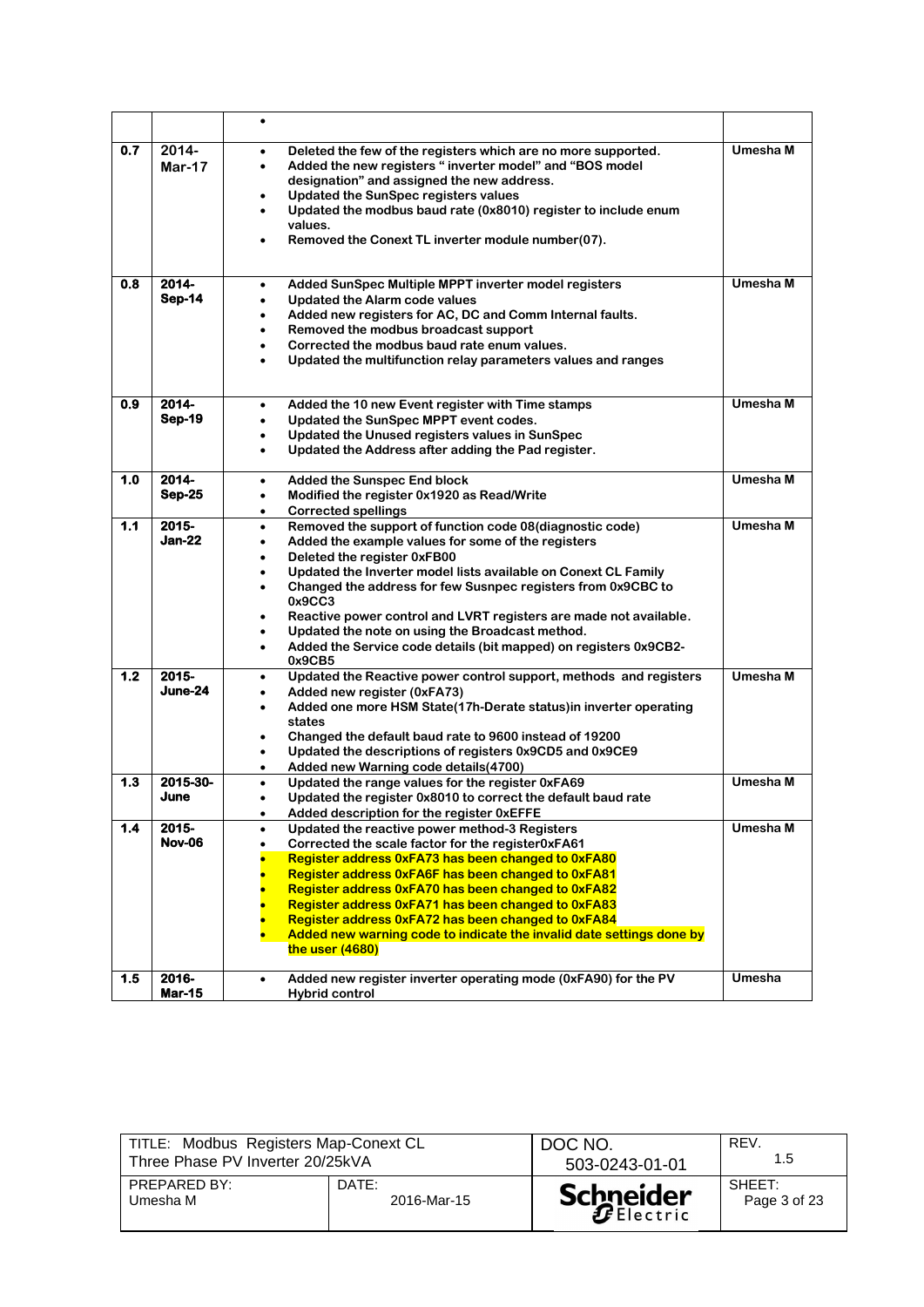#### **Notice of Copyright**

**Copyright © 2012 Schneider Electric. All Rights Reserved. All trademarks are owned by Schneider Electric Industries SAS or its affiliated companies.**

#### **Notice of Confidentiality**

**The information contained in this document is confidential and is the exclusive property of Schneider Electric Solar Inverters USA, Inc. It may not be disclosed to any person without the express written consent of Schneider Electric Solar Inverters USA, Inc.**

> **Schneider Electric Solar Inverters USA, Inc. 250 South Vasco Road Livermore, California USA 94551**

| TITLE: Modbus Registers Map-Conext CL |             | DOC NO.          | REV.         |
|---------------------------------------|-------------|------------------|--------------|
| Three Phase PV Inverter 20/25kVA      |             | 503-0243-01-01   | 1.5          |
| PREPARED BY:                          | DATE:       | <b>Schneider</b> | SHEFT:       |
| Umesha M                              | 2016-Mar-15 |                  | Page 4 of 23 |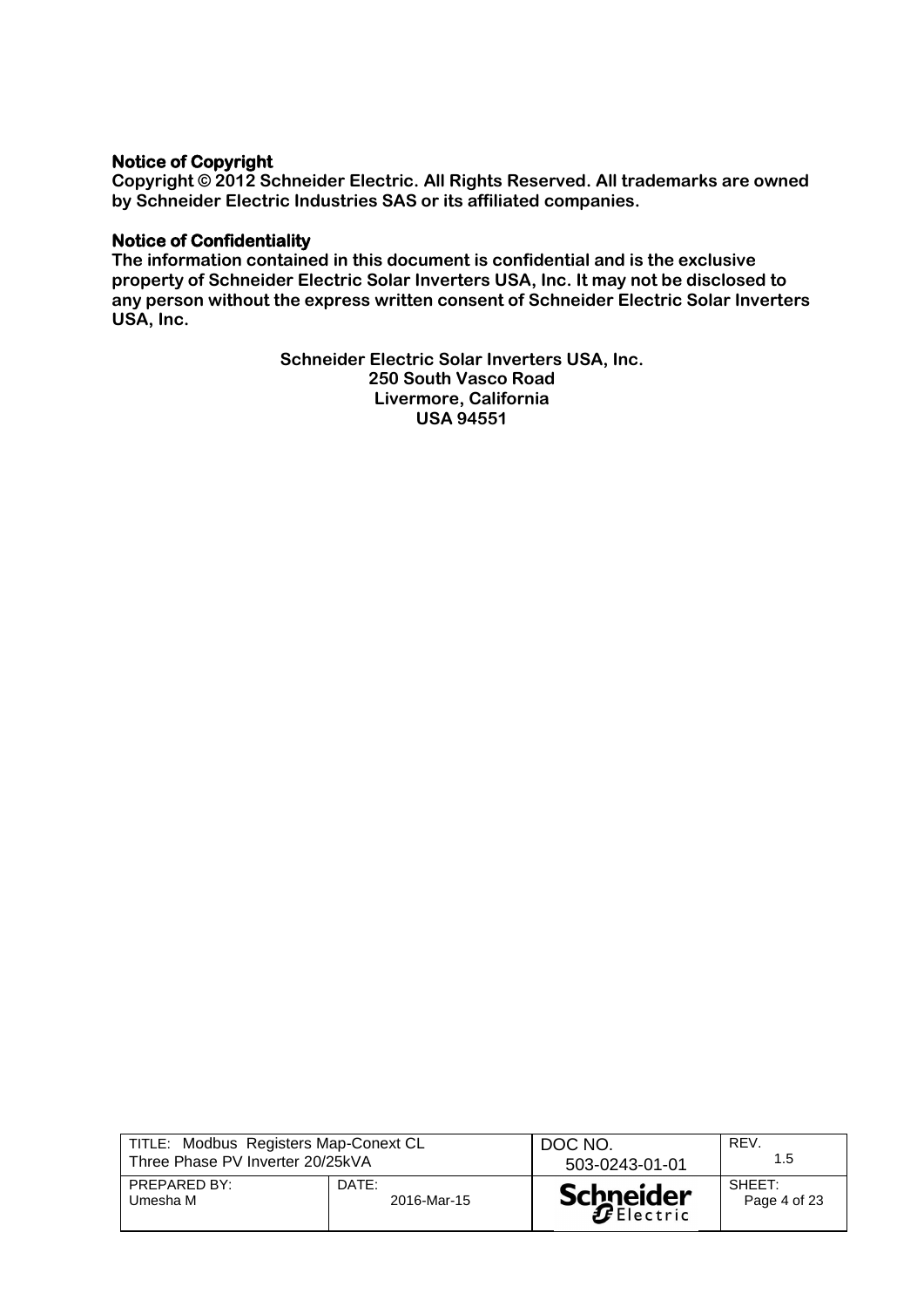# **1. Introduction**

## **1.1Scope**

**This document defines the modbus registers maps required for Conext CL-NA and Conext CL-E Three-Phase PV Inverters 18/20/25kVA.**

**This document is derived from Conext TL modbus specification document (503-0200- 01-01) and added several registers to fulfill the configuration and monitoring over modbus requirements.**

**Note: Most of the registers defined in this document are common with Conext TL product except for few new additions.**

| <b>Document</b><br><b>Reference</b> | <b>Document Title</b>                                                                         | <b>Document</b><br><b>Number</b> | <b>Version</b>   |
|-------------------------------------|-----------------------------------------------------------------------------------------------|----------------------------------|------------------|
| 1.                                  | <b>Modbus Read Device Identification extension (FC)</b><br>43/14                              | <b>RFC TR_026</b>                | 0.8              |
| 2.                                  | <b>Modbus Application Protocol Specification</b>                                              | From<br>www.modbus.org           | 1.1 <sub>b</sub> |
| 3.                                  | <b>Modbus Registers Required from Conext TL Three-</b><br><b>Phase Inverters</b>              | 503-0200-01-01                   | 1.8              |
| 4.                                  | Modbus register map new 3phase inverters<br>XC100/XC250/XC500/XC630 and RCU-based<br>products | 503-0158-01-01                   | A.81             |
| 5.                                  | <b>Conext TL Three Phase inverter Alarm code</b>                                              | 503-0199-01-01                   | 1.1B             |
| 6.                                  | <b>SunSpec Alliance Interoperability Specification</b><br><b>Common Models</b>                | <b>NA</b>                        | 1.5              |
| 7.                                  | <b>SunSpec Alliance Interoperability Specification</b><br><b>Inverter Models</b>              | <b>NA</b>                        | 1.1              |
| 8.                                  | SunSpec-Alliance-M-MPPT-Specification-T-1                                                     | <b>NA</b>                        | <b>TEST1</b>     |

## **1.2 Related Documents**

# **2. MODBUS IMPLEMENTATION**

## **2.1Port Settings**

| <b>Baud Rate</b> | 9600(default), 19200, 38400, 57600, 115200, |
|------------------|---------------------------------------------|
| Data bits        | 8                                           |
| Parity           | Even, Odd, None(default)                    |
| Stop bits        | 1(default), 2                               |

| TITLE: Modbus Registers Map-Conext CL |             | DOC NO.          | REV.         |
|---------------------------------------|-------------|------------------|--------------|
| Three Phase PV Inverter 20/25kVA      |             | 503-0243-01-01   | 1.5          |
| PREPARED BY:                          | DATE:       | <b>Schneider</b> | SHEET:       |
| Umesha M                              | 2016-Mar-15 |                  | Page 5 of 23 |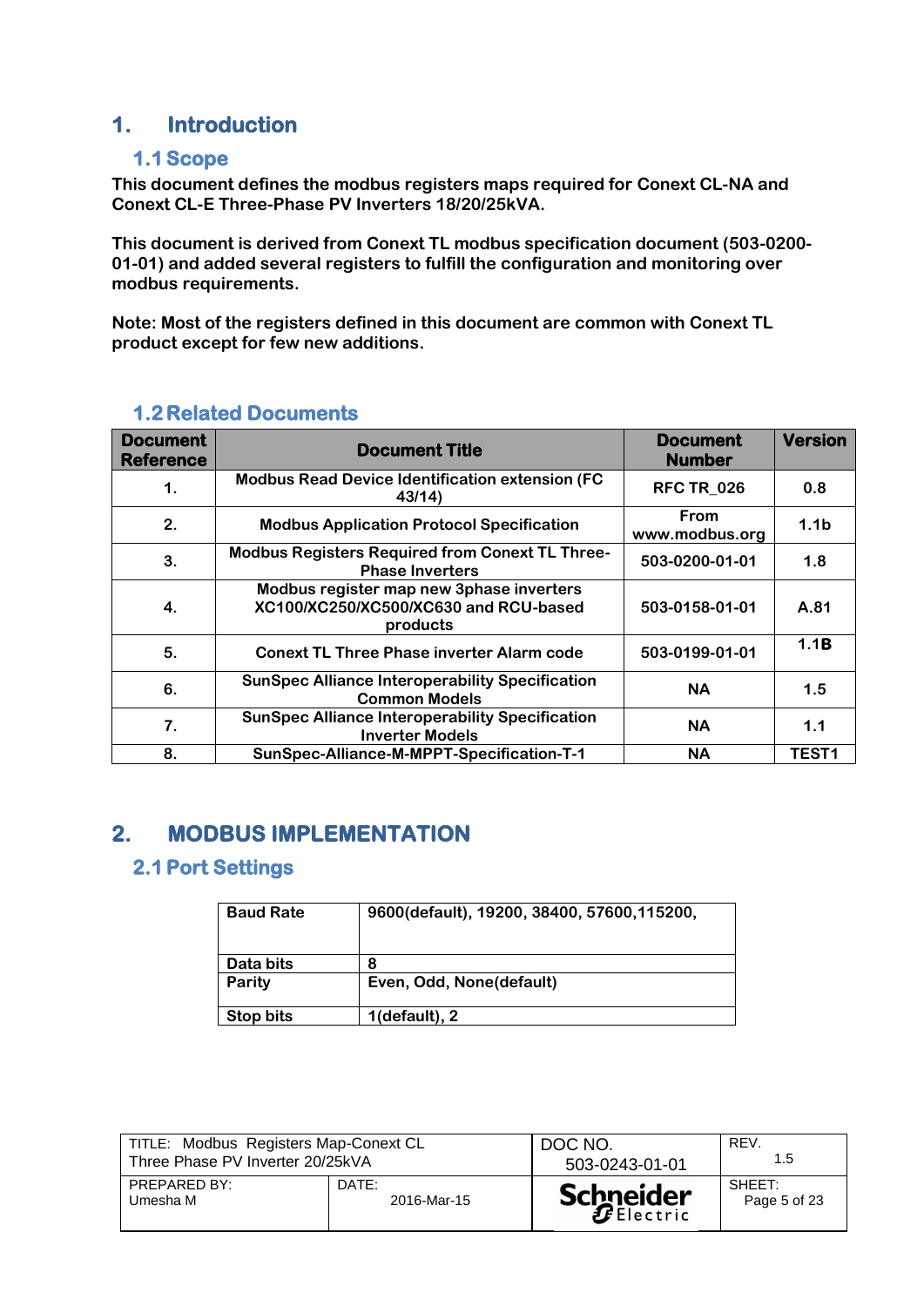## **2.2 Modes**

## 2.2.1 RTU Mode

**The Conext CL-NA inverter supports RTU mode of modbus communication.**

## **2.2.2 Modbus/TCP-IP**

**The Conext CL-NA inverter supports Modbus/TCP-IP mode. The Modbus/TCP-IP does not require any baud rate settings as well other parameters similar to RTU mode. However this requires parameters like IP address, Modbus Port number and Modbus Slave address in order to communicate with other external Tools/software.**

| <b>Parameter</b>     | <b>Values</b> |
|----------------------|---------------|
| <b>Port number</b>   | 502           |
| <b>Slave address</b> | 10 (default)  |

## **2.3Supported Modbus Functions**

- **- Function 3 (03h): Read Holding Registers.**
- **- Function 6 (06h): Write single Register**
- **- Function 16 (10h): Preset Multiple Registers**
- **- Function 43 (2Bh): Read Device Identification.**

 **Note: Addresses are 0 based ("on the wire" addressing) and not 1 based ("traditional" addressing).**

## **2.4Exception Responses**

**The following exceptions are supported:**

| Code | <b>Name</b>     | <b>Meaning</b>                                                                          |
|------|-----------------|-----------------------------------------------------------------------------------------|
| 01   | <b>Illegal</b>  | An illegal function code is contained in the                                            |
|      | <b>Function</b> | function field of the request packet. Only                                              |
|      |                 | functions 3, 8 and 16 are supported.                                                    |
| 02   | <b>Illegal</b>  | The address referenced in the data field of the                                         |
|      | <b>Address</b>  | request packet is invalid for the specified                                             |
|      |                 | function.                                                                               |
|      |                 | Note: All unused address contains a value 0xFF and no exception<br>occurs in Conext CL. |
| 03   | Illegal         | A value contained in the query data field is not                                        |
|      | Data            | an                                                                                      |
|      |                 | Allowable value for slave.                                                              |
| 04   | <b>Slave</b>    | An unrecoverable error occurred while the                                               |
|      | device          | slave was attempting to perform the requested                                           |
|      | failure         | action                                                                                  |

## **2.5 Broadcasts**

**Broadcast request packets from the master are supported. Broadcasts are only valid with Function 16(10h) and Function 06 (06h) and are triggered by setting the** 

| TITLE: Modbus Registers Map-Conext CL |             | DOC NO.          | REV.         |
|---------------------------------------|-------------|------------------|--------------|
| Three Phase PV Inverter 20/25kVA      |             | 503-0243-01-01   | 1.5          |
| PREPARED BY:                          | DATE:       | <b>Schneider</b> | SHEET:       |
| Umesha M                              | 2016-Mar-15 |                  | Page 6 of 23 |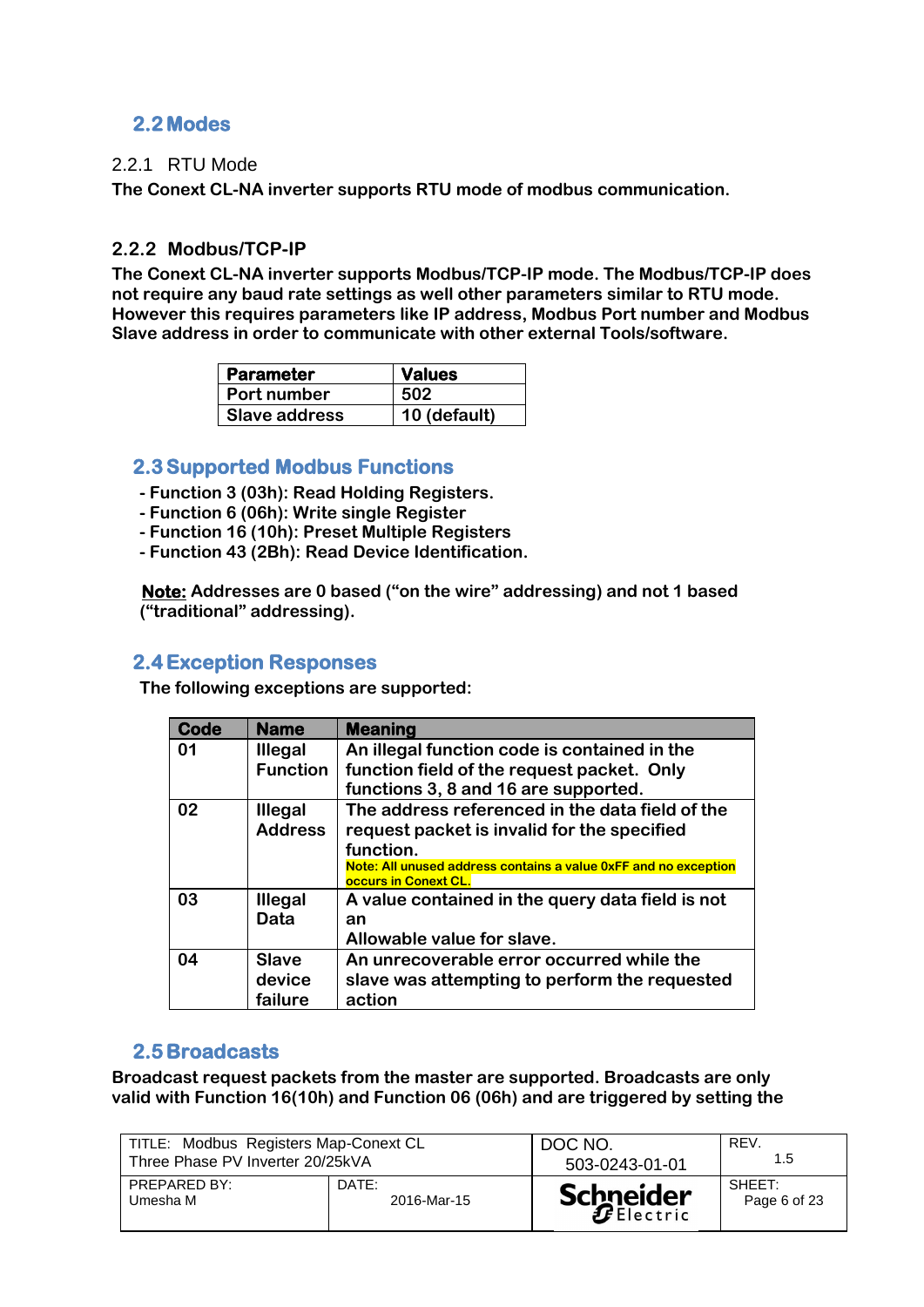**slave address to zero (0). All slaves will receive and execute the request, but will not respond.**

**Note: Broadcast is only valid for Modbus RTU mode.**

**Note: Broadcast is used only by Schneider Electric Monitoring Devices and not recommended for other Users.** 

## **3. Registers**

**All registers shall be read/write accessible at all access levels.** 

#### **3.1 Inverter Models supported**

**Modbus registers defined in this table are common among Conext CL and Conext CL-NA products except few registers which are highlighted and mentioned.**

#### **Supported Inverter Model lists:**

| <b>Inverter Model</b> | <b>Inverter Model</b>    |
|-----------------------|--------------------------|
| <b>Conext CL</b>      | <b>Conext CL-NA</b>      |
| European(E)           | <b>North America(NA)</b> |
| <b>PVSCL20E100</b>    | PVSCL18NA100             |
| <b>PVSCL20E200</b>    | PVSCL18NA200             |
| <b>PVSCL20E201</b>    | PVSCL18NA201             |
| <b>PVSCL20E300</b>    | PVSCL18NA300             |
| <b>PVSCL20E301</b>    | PVSCL18NA301             |
| <b>PVSCL25E100</b>    | PVSCL25NA100             |
| <b>PVSCL25E200</b>    | PVSCL25NA200             |
| <b>PVSCL25E201</b>    | PVSCL25NA201             |
| <b>PVSCL25E300</b>    | PVSCL25NA300             |
| <b>PVSCL25E301</b>    | PVSCL25NA301             |
|                       |                          |

| <b>Modbus</b><br><b>Registers</b><br>(Hex) | <b>Inverter</b><br><b>Models</b> | <b>Short Description</b>                           | <b>Access</b><br><b>Type</b> | <b>Units</b>                                                           | <b>Size</b>                                               |
|--------------------------------------------|----------------------------------|----------------------------------------------------|------------------------------|------------------------------------------------------------------------|-----------------------------------------------------------|
|                                            |                                  | <b>Product Related Information</b>                 |                              |                                                                        |                                                           |
| $0x0001 -$<br>0x0009                       | NA,E                             | <b>Product Model Designation</b><br>(Inverter+BOS) | Read                         | "C" style null terminated<br><b>ASCII string</b><br>(Ex: PVSCL25E301E) | Uint8 x 18 max<br>(Unused location will<br>contain OxFF). |
| $0x0014 -$<br>0x001D                       | NA,E                             | <b>Product Serial Number</b>                       | Read                         | "C" style null terminated<br><b>ASCII string</b><br>(Ex:ZX1419018749)  | Uint8 x20max<br>(unused location will<br>contain 0xFF)    |
| 0x0028<br>0x0031                           | NA,E                             | Inverter model designation                         | Read                         | "C" style null terminated<br><b>ASCII string</b><br>(Ex: PVSCL25E)     | Uint8 x 20max<br>(unused location will<br>contain 0xFF)   |

| TITLE: Modbus Registers Map-Conext CL |             | DOC NO.          | REV.         |
|---------------------------------------|-------------|------------------|--------------|
| Three Phase PV Inverter 20/25kVA      |             | 503-0243-01-01   | 1.5          |
| PREPARED BY:                          | DATE:       | <b>Schneider</b> | SHEFT:       |
| Umesha M                              | 2016-Mar-15 |                  | Page 7 of 23 |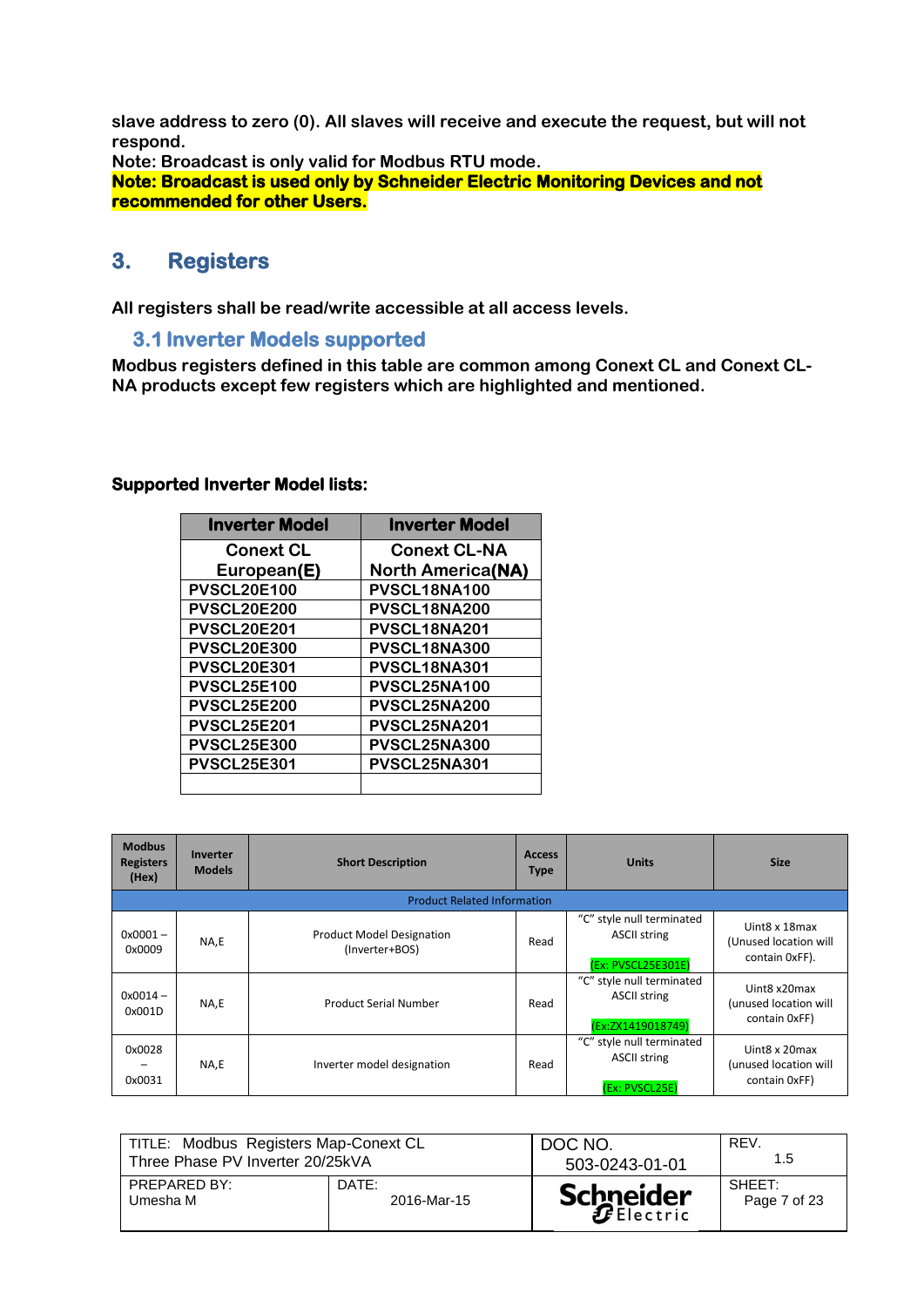| 0x0032<br>0x003B     | NA,E  | BOS model designation                        | Read | "C" style null terminated<br><b>ASCII string</b><br>(Ex: PVSCL2025E301 | Uint8 x 20max<br>(unused location will<br>contain 0xFF) |
|----------------------|-------|----------------------------------------------|------|------------------------------------------------------------------------|---------------------------------------------------------|
| 0x0082-<br>0x008B    | NA,E  | Software Part Number (Processor A)           | Read | "C" style null terminated<br><b>ASCII string</b><br>(ex: 986-2188)     | Uint8 x20max<br>(unused location will<br>contain 0xFF)  |
| $0x0096 -$<br>0x009F | NA,E  | Software Part Number (Processor B)           | Read | "C" style null terminated<br><b>ASCII string</b><br>(ex: 986-2185)     | Uint8 x20max<br>(unused location will<br>contain 0xFF)  |
| Ox00AA-<br>0x00B3    | NA,E  | Software Part Number (Processor C)           | Read | "C" style null terminated<br><b>ASCII string</b><br>(ex: 986-2186)     | Uint8 x20max<br>(unused location will<br>contain 0xFF)  |
| 0x0160-<br>0x0169    | NA, E | Name of the Software for Processor A         | Read | "C" style null terminated<br><b>ASCII string</b><br>(Ex: COMM)         | Uint8 x20max<br>(unused location will<br>contain 0xFF)  |
| $0x016A -$<br>0x0173 | NA,E  | Name of the Software for Processor B         | Read | "C" style null terminated<br><b>ASCII string</b><br>$(Ex:DC-DC)$       | Uint8 x20max<br>(unused location will<br>contain 0xFF)  |
| $0x0174 -$<br>0x017D | NA,E  | Name of the Software for Processor C         | Read | "C" style null terminated<br><b>ASCII string</b><br>(Ex: DC-AC)        | Uint8 x20max<br>(unused location will<br>contain 0xFF)  |
| 0x0200<br>0x0206     | NA,E  | Build Number of the software for Processor A | Read | "C" style null terminated<br><b>ASCII string</b><br>(Ex: BN03)         | Uint8 x14max<br>(unused location will<br>contain 0xFF)  |
| $0x0207 -$<br>0x020D | NA,E  | Build Number of the software for Processor B | Read | "C" style null terminated<br><b>ASCII string</b><br>(Ex: BN03)         | Uint8 x14max<br>(unused location will<br>contain 0xFF)  |
| 0x020E-<br>0x0214    | NA,E  | Build Number of the software for Processor C | Read | "C" style null terminated<br><b>ASCII string</b><br>(Ex: BN03)         | Uint $8x14$<br>(unused location will<br>contain 0xFF)   |
| 0x02A0-<br>0x02A1    | NA,E  | Checksum of the Software for<br>Processor A  | Read | "C" style null terminated<br><b>ASCII string</b><br>(Ex: ADAF)         | Uint32                                                  |
| $0x02A2 -$<br>0x02A3 | NA,E  | Checksum of the Software for<br>Processor B  | Read | "C" style null terminated<br><b>ASCII string</b><br>(Ex: FDDF)         | Uint32                                                  |
| $0x02A4 -$<br>0x02A5 | NA,E  | Checksum of the Software for<br>Processor C  | Read | "C" style null terminated<br><b>ASCII string</b><br>(Ex: CDAD)         | Uint32                                                  |
| 0x0340-<br>0x0344    | NA,E  | Version of the Software for<br>Processor A   | Read | "C" style null terminated<br><b>ASCII string</b><br>(Ex: 02.02)        | Uint8 x10max<br>(unused location will<br>contain 0xFF)  |
| $0x0345 -$<br>0x0349 | NA,E  | Version of the Software for<br>Processor B   | Read | "C" style null terminated<br><b>ASCII string</b><br>(Ex: 02.02)        | Uint8 x10max<br>(unused location will<br>contain 0xFF)  |
| 0x034A –<br>0x034E   | NA,E  | Version of the Software for<br>Processor C   | Read | "C" style null terminated<br><b>ASCII string</b><br>(Ex: 02.02)        | Uint8 x10max<br>(unused location will<br>contain 0xFF)  |
|                      |       | <b>Inverter Energy Information</b>           |      |                                                                        |                                                         |
|                      | NA,E  | kWh Energy Produced                          | Read | kWHr/x10                                                               | Uint32                                                  |
|                      |       |                                              |      |                                                                        |                                                         |

| TITLE: Modbus Registers Map-Conext CL |             | DOC NO.          | REV.         |
|---------------------------------------|-------------|------------------|--------------|
| Three Phase PV Inverter 20/25kVA      |             | 503-0243-01-01   | 1.5          |
| PREPARED BY:                          | DATE:       | <b>Schneider</b> | SHEET:       |
| Umesha M                              | 2016-Mar-15 |                  | Page 8 of 23 |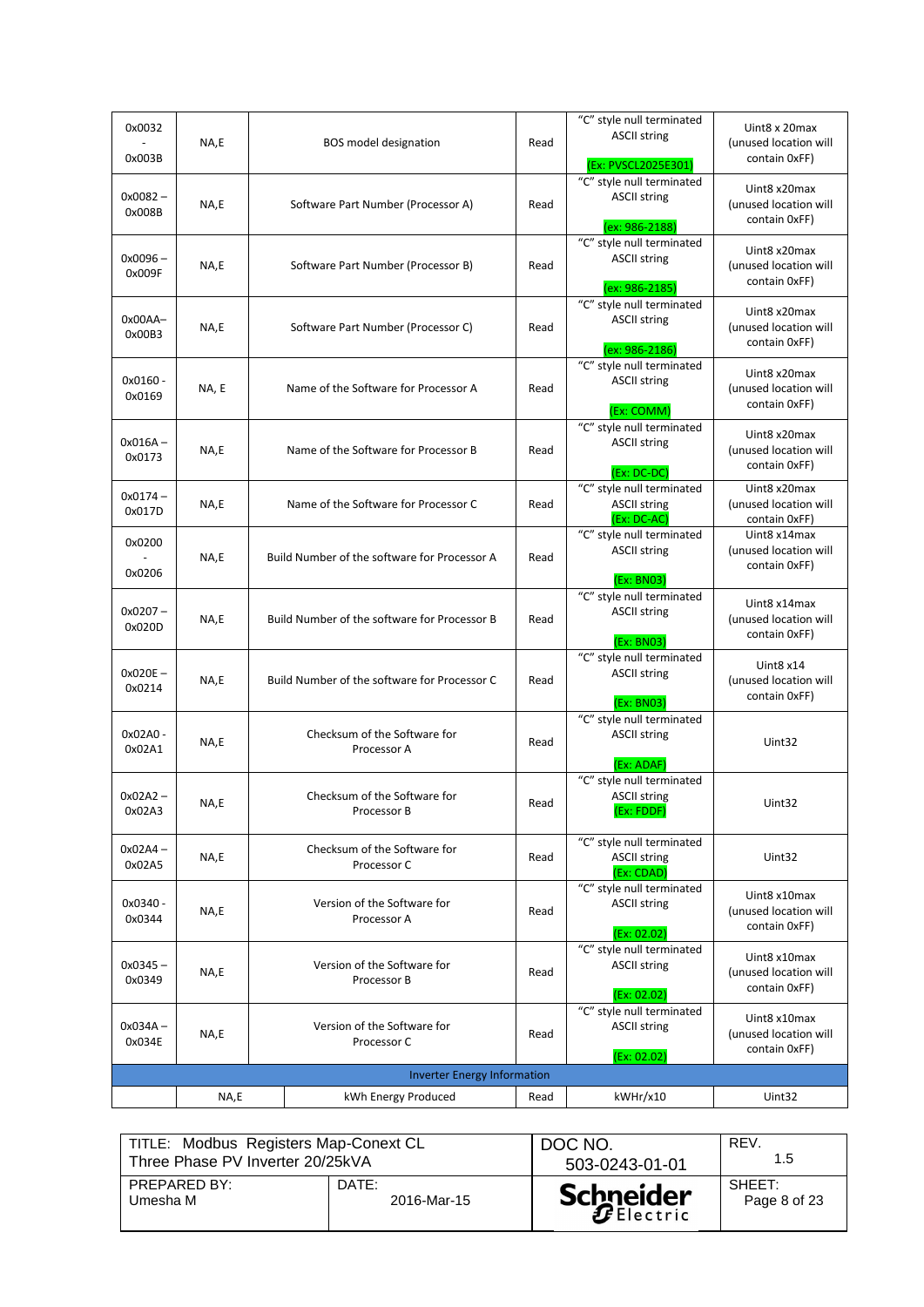| 0x0802<br>(H word)<br>$-0x0803$<br>(L word) |      | (Accumulated energy produced since<br>commissioning)                                                                                                                           |      | (Ex: 0000DFb5)hex<br>(Ex: 4910.9KW)dec                                 |        |
|---------------------------------------------|------|--------------------------------------------------------------------------------------------------------------------------------------------------------------------------------|------|------------------------------------------------------------------------|--------|
| 0x0804,<br>0x0805                           | NA,E | <b>Energy Today</b><br>(Accumulated energy produced Today)                                                                                                                     | Read | kWHr/x10                                                               | Uint32 |
| 0x0806,<br>0x0807                           | NA,E | Energy Today -1<br>(Accumulated energy produced<br>Yesterday)                                                                                                                  | Read | kWHr/x10                                                               | Uint32 |
| 0x0808,<br>0x0809                           | NA,E | Energy Today -2<br>(Accumulated energy produced Today-2)                                                                                                                       | Read | kWHr/x10                                                               | Uint32 |
| 0x080A,<br>0x080B                           | NA,E | Energy Today -3<br>(Accumulated energy produced Today-3)                                                                                                                       | Read | kWHr/x10                                                               | Uint32 |
| 0x080C,<br>0x080D                           | NA,E | Energy Today -4<br>(Accumulated energy produced Today-4)                                                                                                                       | Read | kWHr/x10                                                               | Uint32 |
| 0x080E,<br>0x080F                           | NA,E | Energy Today -5<br>(Accumulated energy produced Today-5)                                                                                                                       | Read | kWHr/x10                                                               | Uint32 |
| 0x0810,<br>0x0811                           | NA,E | Energy Today -NA,E<br>(Accumulated energy produced Today-<br>NA, E)                                                                                                            | Read | kWHr/x10                                                               | Uint32 |
| $0x081E -$<br>0x081F                        | NA,E | Unit operation Hours<br>(life time)<br>(Cumulative)                                                                                                                            | Read | Hr/x1<br>(Ex: 00000139)hex<br>(ex: 313Hours) dec                       | Uint32 |
|                                             |      | <b>Inverter Operational State Register</b>                                                                                                                                     |      |                                                                        |        |
| 0x1700                                      | NA,E | <b>Operational Mode State</b><br>$2 \rightarrow$ Reconnecting to grid<br>3→Online and power production<br>15h→No PV<br>16h→ Offline due to services/errors<br>17h→Power Derate | Read | 16 bit unsigned integer<br>Note: Values displayed<br>are in Hex format | Uint16 |
|                                             |      | Inverter Temperature registers                                                                                                                                                 |      |                                                                        |        |
| 0x1701                                      | NA,E | Temperature control Board<br>(Ambient)                                                                                                                                         | Read | C/X10                                                                  | Sint16 |
| 0x1702                                      | NA,E | Temperature of DC Module12                                                                                                                                                     | Read | C/X10                                                                  | Sint16 |
| 0x1703                                      | NA,E | Temperature of DC Module34                                                                                                                                                     | Read | C/X10                                                                  | Sint16 |
| 0x1705                                      | NA,E | <b>Grid Current</b><br>(sum of all the phases)                                                                                                                                 | Read | A/X10                                                                  | Uint16 |
| 0x1706                                      | NA,E | Temperature of Inverter Module A                                                                                                                                               | Read | C/X10                                                                  | Sint16 |
| 0x1707                                      | NA,E | Temperature of Inverter Module B                                                                                                                                               | Read | C/X10                                                                  | Sint16 |
| 0x1708                                      | NA,E | Temperature of Inverter Module C                                                                                                                                               | Read | C/X10                                                                  | Sint16 |
|                                             |      | <b>Inverter Energy Information Registers</b>                                                                                                                                   |      |                                                                        |        |
| 0x1709                                      | NA,E | Phase A to Neutral Voltage                                                                                                                                                     | Read | Vrms/X10                                                               | Sint16 |
| 0x170A                                      | NA,E | Phase B to Neutral Voltage                                                                                                                                                     | Read | Vrms/X10                                                               | Sint16 |

| TITLE: Modbus Registers Map-Conext CL |             | DOC NO.          | REV.         |
|---------------------------------------|-------------|------------------|--------------|
| Three Phase PV Inverter 20/25kVA      |             | 503-0243-01-01   | 1.5          |
| PREPARED BY:                          | DATE:       | <b>Schneider</b> | SHEET:       |
| Umesha M                              | 2016-Mar-15 |                  | Page 9 of 23 |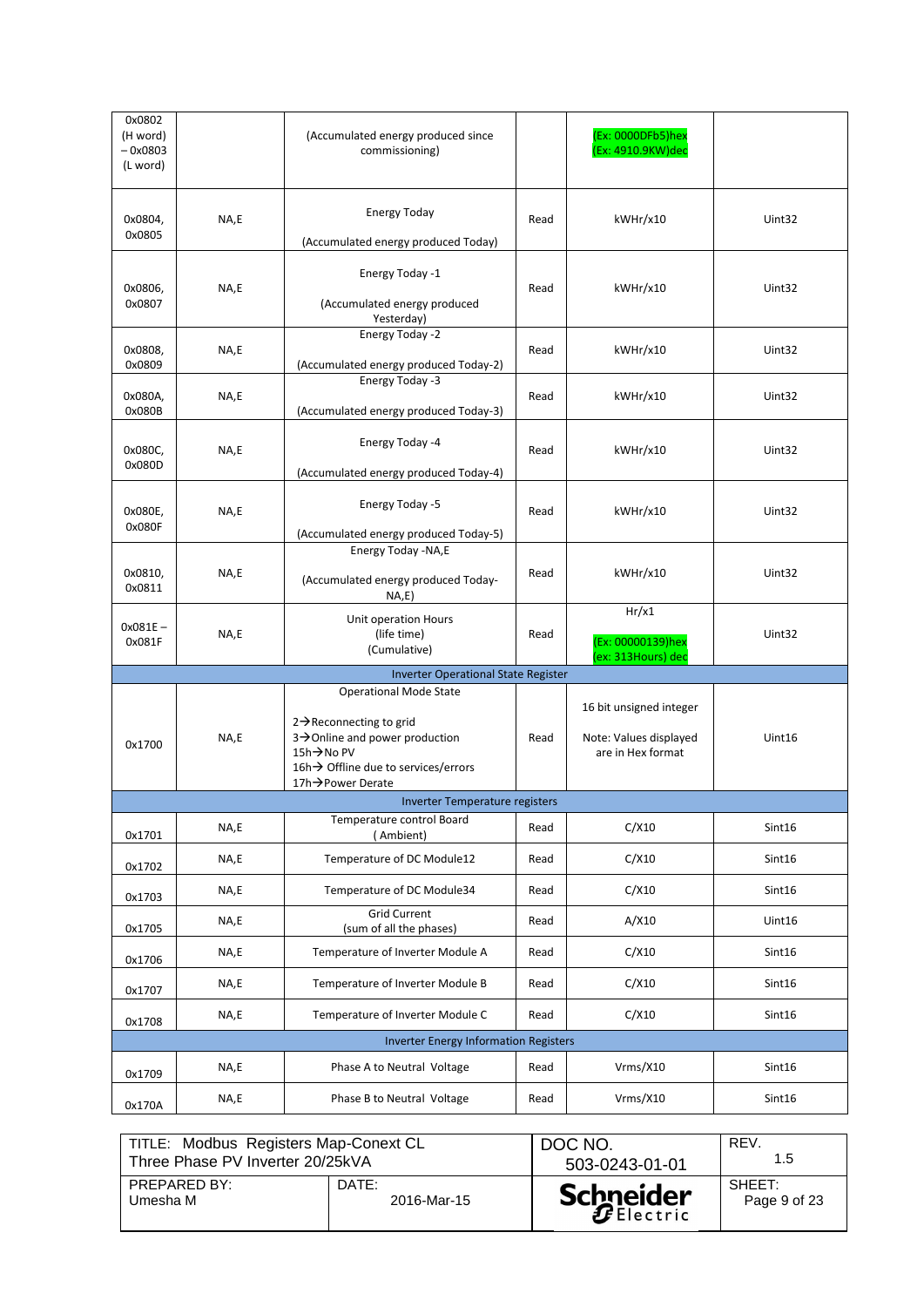| 0x170B            | NA,E  | Phase C to Neutral Voltage                                                    | Read | Vrms/X10                                                                     | Sint16 |
|-------------------|-------|-------------------------------------------------------------------------------|------|------------------------------------------------------------------------------|--------|
| 0x17F1            | NA,E  | Grid VA<br>(Apparent Power)                                                   | Read | <b>KVA/X10</b>                                                               | Uint16 |
| 0x17F4            | NA,E  | <b>Grid Kvar</b><br>(Reactive Power)                                          | Read | KVAr/X10                                                                     | Sint16 |
| 0x17F8            | NA,E  | Grid Voltage V12<br>(Inverter AC Voltage between Line 1 to<br>Line 2 voltage) | Read | Vrms/X10                                                                     | Sint16 |
| 0x17F9            | NA,E  | Grid Voltage V23<br>(Inverter AC Voltage between Line 2 to<br>Line 3 voltage) | Read | $V$ rms/ $X$ 10                                                              | Sint16 |
| 0x17FA            | NA,E  | Grid Voltage V31<br>(Inverter AC Voltage between Line 3 to<br>Line 1 voltage) | Read | Vrms/X10                                                                     | Sint16 |
| 0x17FB            | NA,E  | Grid Current Line 1<br>(Inverter Phase A current)                             | Read | Arms/X10                                                                     | Sint16 |
| 0x17FC            | NA,E  | Grid Current Line 2<br>(Inverter Phase B current)                             | Read | Arms/X10                                                                     | Sint16 |
| 0x17FD            | NA,E  | <b>Grid Current Line 3</b><br>(Inverter Phase C current)                      | Read | Arms/X10                                                                     | Sint16 |
| 0x17FE            | NA,E  | <b>Active Power</b><br>(Inverter real Power)                                  | Read | KW/X10                                                                       | Sint16 |
| 0x17FF            | NA,E  | PV1 Voltage                                                                   | Read | V/X10                                                                        | Sint16 |
| 0x1800            | NA,E  | <b>PV1 Current</b>                                                            | Read | A/X10                                                                        | Sint16 |
| 0x1801            | NA,E  | PV1 Power                                                                     | Read | KW/X10                                                                       | Sint16 |
| 0x1802            | NA,E  | Grid Frequency                                                                | Read | Hz/X10                                                                       | Uint16 |
| 0x1818            | NA,E  | Phase A Frequency                                                             | Read | Hz/X10                                                                       | Uint16 |
| 0x1819            | NA,E  | Phase B Frequency                                                             | Read | Hz/X10                                                                       | Uint16 |
| 0x181A            | NA,E  | Phase C Frequency                                                             | Read | Hz/x10                                                                       | Uint16 |
| 0x181B            | NA,E  | Phase A Real Power                                                            | Read | KW/X10                                                                       | Sint16 |
| 0x181C            | NA,E  | Phase B Real Power                                                            | Read | KW/X10                                                                       | Sint16 |
| 0x181D            | NA,E  | Phase C Real Power                                                            | Read | KW/X10                                                                       | Sint16 |
| 0x1828            | NA,E  | Inverter Alarm code                                                           | Read | Refer the Conext CL-NA<br>Alarm codes(section 4)                             | Uint16 |
| 0x1829            | NA,E  | PV2 Voltage                                                                   | Read | V/X10                                                                        | Sint16 |
| 0x182A            | NA,E  | PV2 Current                                                                   | Read | A/X10                                                                        | Sint16 |
| 0x182F            | NA,E  | PV2 Power                                                                     | Read | KW/X10                                                                       | Sint16 |
|                   |       | Inverter Service, Error and Warning Logs                                      |      |                                                                              |        |
| 0x1900-<br>0x1901 | NA, E | DC-AC MCU Event Code1                                                         | Read | <b>Bit Mapped events</b><br><b>Contact Schneider</b><br>Electric for details | Uint32 |

| TITLE: Modbus Registers Map-Conext CL |             | DOC NO.          | REV.          |
|---------------------------------------|-------------|------------------|---------------|
| Three Phase PV Inverter 20/25kVA      |             | 503-0243-01-01   | 1.5           |
| PREPARED BY:                          | DATE:       | <b>Schneider</b> | SHEFT:        |
| Umesha M                              | 2016-Mar-15 |                  | Page 10 of 23 |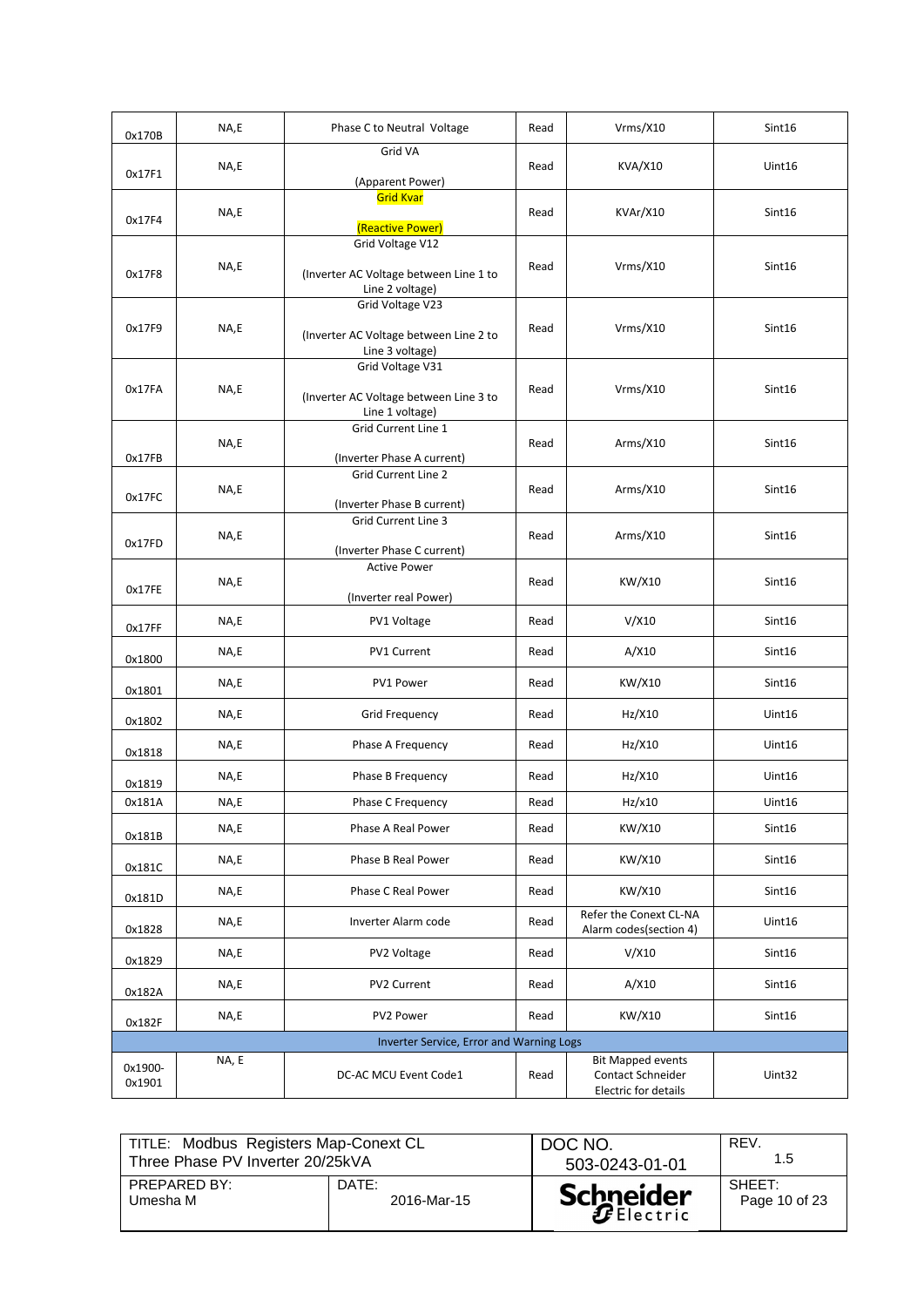| 0x1902- | NA, E |                       |      | <b>Bit Mapped events</b> |        |
|---------|-------|-----------------------|------|--------------------------|--------|
| 0x1903  |       | DC-AC MCU Event Code2 | Read | Contact Schneider        | Uint32 |
|         |       |                       |      | Electric for details     |        |
| 0x1904- | NA,E  |                       |      | <b>Bit Mapped events</b> |        |
| 0x1905  |       | DC-DC MCU Event Code1 | Read | <b>Contact Schneider</b> | Uint32 |
|         |       |                       |      | Electric for details     |        |
| 0x1906- | NA, E |                       |      | <b>Bit Mapped events</b> |        |
| 0x1907  |       | DC-DC MCU Event Code2 | Read | Contact Schneider        | Uint32 |
|         |       |                       |      | Electric for details     |        |
| 0x1908- | NA,E  |                       |      | <b>Bit Mapped events</b> |        |
| 0x1909  |       | Comm MCU Event Code1  | Read | <b>Contact Schneider</b> | Uint32 |
|         |       |                       |      | Electric for details     |        |
| 0x190A- | NA,E  |                       |      | <b>Bit Mapped events</b> |        |
| 0x190B  |       | Comm MCU Event Code2  | Read | <b>Contact Schneider</b> | Uint32 |
|         |       |                       |      | Electric for details     |        |
|         |       |                       |      | Time in Seconds          |        |
|         |       |                       |      |                          |        |
|         |       |                       |      | (Ex:0x54C09286)hex       |        |
| 0x1920- |       | Global Inverter time  |      | (Ex:1421906566) dec      |        |
| 0x1921  | NA,E  | (UTC timestamp)       | R/W  | Time as per UTC          | Uint32 |
|         |       |                       |      | <b>GMT: Thu, 22 Jan</b>  |        |
|         |       |                       |      | 2015 06:02:46 GMT        |        |
|         |       |                       |      |                          |        |
|         | NA, E |                       |      | Refer the Alarm codes    |        |
| 0x1922  |       | Service1              | Read | section                  | Unit16 |
| 0x1923- | NA, E |                       |      |                          |        |
| 0x1924  |       | Time stamp            | Read | Time in Seconds          | Uint32 |
|         | NA, E |                       |      | Refer the Alarm codes    |        |
| 0x1925  |       | Service <sub>2</sub>  | Read | section                  | Unit16 |
| 0x1926- | NA, E |                       |      |                          |        |
| 0x1927  |       | Time stamp            | Read | Time in Seconds          | Uint32 |
|         | NA, E |                       |      | Refer the Alarm codes    |        |
| 0x1928  |       | Service3              | Read | section                  | Unit16 |
| 0x1929- | NA, E |                       |      |                          |        |
| 0x192A  |       | Time stamp            | Read | Time in Seconds          | Uint32 |
|         | NA, E |                       |      | Refer the Alarm codes    |        |
| 0x192B  |       | Service4              | Read | section                  | Unit16 |
| 0x192C- | NA, E |                       |      |                          |        |
| 0x192D  |       | Time stamp            | Read | Time in Seconds          | Uint32 |
|         | NA, E |                       |      | Refer the Alarm codes    |        |
| 0x192E  |       | Service5              | Read | section                  | Unit16 |
| 0x192F- | NA, E |                       |      |                          |        |
| 0x1930  |       | Time stamp            | Read | Time in Seconds          | Uint32 |
|         | NA, E |                       |      | Refer the Alarm codes    |        |
| 0x1931  |       | Service6              | Read | section                  | Unit16 |
| 0x1932- | NA, E |                       |      | Time in Seconds          |        |
| 0x1933  |       | Time stamp            | Read |                          | Uint32 |
|         | NA, E |                       |      | Refer the Alarm codes    |        |
| 0x1934  |       | Service7              | Read | section                  | Unit16 |
| 0x1935- | NA, E | Time stamp            |      | Time in Seconds          | Uint32 |
| 0x1936  |       |                       | Read |                          |        |
| 0x1937  | NA, E | Service8              |      | Refer the Alarm codes    | Unit16 |
|         |       |                       | Read | section                  |        |
| 0x1938- | NA, E | Time stamp            | Read | Time in Seconds          | Uint32 |
| 0x1939  |       |                       |      |                          |        |
| 0x193A  | NA, E | Service9              |      | Refer the Alarm codes    | Unit16 |
|         |       |                       | Read | section                  |        |
| 0x193B- | NA, E | Time stamp            | Read | Time in Seconds          | Uint32 |
| 0x193C  |       |                       |      |                          |        |
| 0x193D  | NA, E | Service10             | Read | Refer the Alarm codes    | Unit16 |
|         |       |                       |      | section                  |        |
| 0x193E- | NA, E | Time stamp            | Read | Time in Seconds          | Uint32 |
| 0x193F  |       |                       |      |                          |        |

| TITLE: Modbus Registers Map-Conext CL |             | DOC NO.          | REV.          |
|---------------------------------------|-------------|------------------|---------------|
| Three Phase PV Inverter 20/25kVA      |             | 503-0243-01-01   | 1.5           |
| PREPARED BY:                          | DATE:       | <b>Schneider</b> | SHEFT:        |
| Umesha M                              | 2016-Mar-15 |                  | Page 11 of 23 |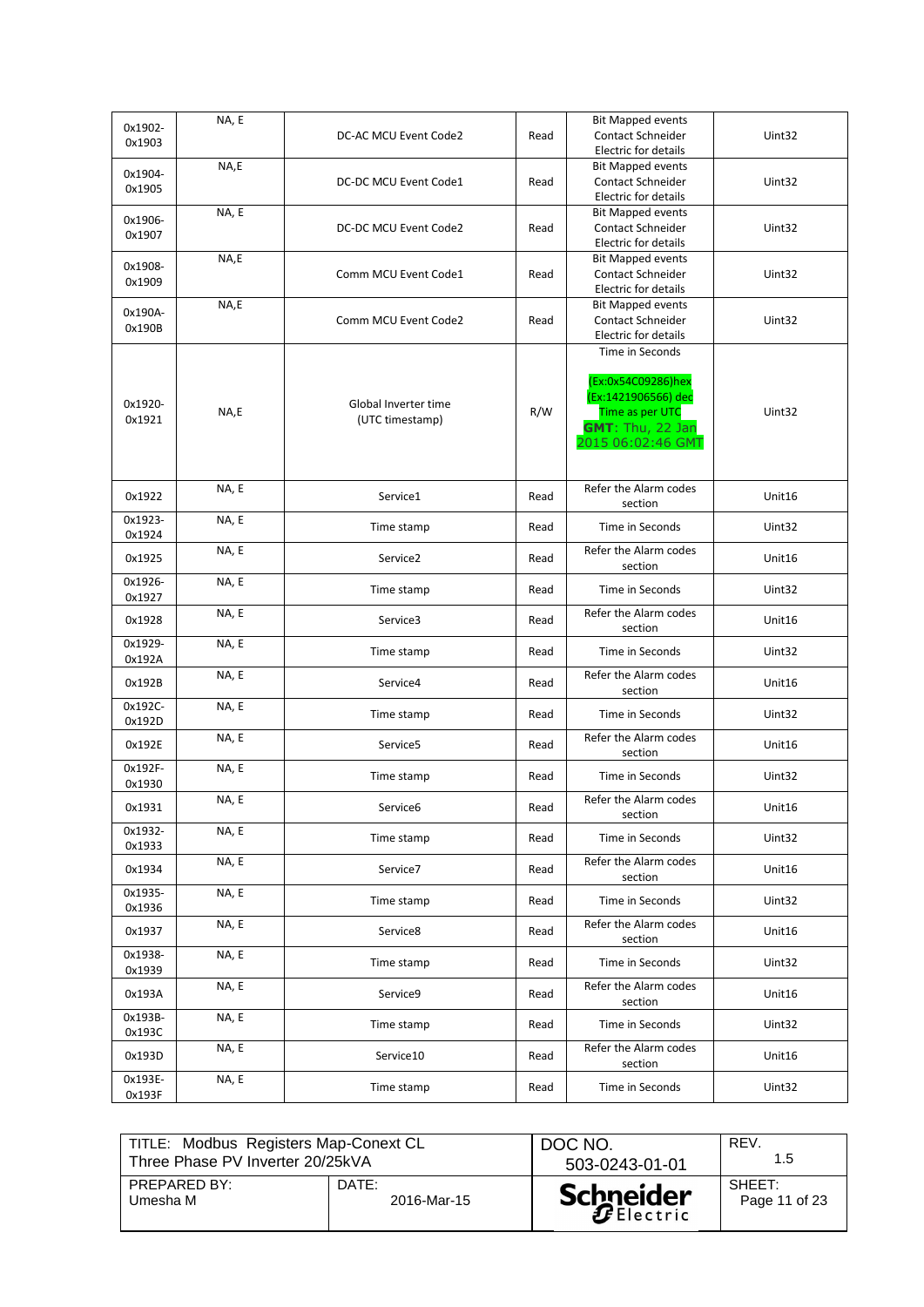|        | Modbus Settings and Configuration Registers |                                                                                                            |      |                                                                                                            |            |
|--------|---------------------------------------------|------------------------------------------------------------------------------------------------------------|------|------------------------------------------------------------------------------------------------------------|------------|
| 0x8003 | NA,E                                        | Modbus address(slave address)<br>(The unit needs to be power cycled for the<br>new address to take effect) | R/W  | Range: 1-247<br>Default: 10<br>Enter: 1-247                                                                | Uint16     |
| 0x8010 | NA,E                                        | Modbus Baud Rate<br>0:9600<br>1:19200<br>2:38400<br>3:57600<br>4:115200                                    | R/W  | Enum<br>Default; 9600<br>(The unit may needs<br>power recycled for the<br>new baud rate to take<br>effect) | Uint16     |
|        |                                             | <b>SunSpec Registers</b>                                                                                   |      |                                                                                                            |            |
| 0x9C40 | NA,E                                        | C_SunSpec_ID                                                                                               | Read | <b>SUNS</b>                                                                                                | Uint32     |
| 0x9C42 | NA,E                                        | C_SunSpec_DID                                                                                              | Read | 01                                                                                                         | Uint16     |
| 0x9C43 | NA,E                                        | C_SunSpec_Length                                                                                           | Read | 65                                                                                                         | Uint16     |
| 0x9C44 | NA,E                                        | C_Manufacturer                                                                                             | Read | (SCHNEIDER)                                                                                                | String32   |
| 0x9C54 | NA,E                                        | C_Model                                                                                                    | Read | PVSCL25NA<br>Refer Inverter manual                                                                         | String32   |
| 0x9C64 | NA,E                                        | C_Options                                                                                                  | Read | PVSCL25NA101<br>Refer Inverter manual                                                                      | String16   |
| 0x9C6C | NA,E                                        | C_Version                                                                                                  | Read | Ver2.0(example)                                                                                            | String16   |
| 0x9C74 | NA,E                                        | C_SerialNumber                                                                                             | Read | 205196AA000000<br>Refer Inverter manual                                                                    | String(32) |
| 0x9C84 | NA,E                                        | C_DeviceAddress                                                                                            | Read | 10<br>(default address)                                                                                    | Uint16     |
| 0x9C85 | NA, E                                       | Pad register                                                                                               | Read | Pad Register                                                                                               | Uint16     |
| 0x9C86 | NA,E                                        | C_SunSpec_DID                                                                                              | Read | 103<br>(Sunspec code for 3-<br>phase inverter model)                                                       | Uint16     |
| 0x9C87 | NA,E                                        | C_Sunspec_Length                                                                                           | Read | 50                                                                                                         | Uint16     |
| 0x9C88 | NA,E                                        | I_AC_Current                                                                                               | Read | Amps                                                                                                       | Uint16     |
| 0x9C89 | NA,E                                        | I_AC_CurrentA                                                                                              | Read | Amps                                                                                                       | Uint16     |
| 0x9C8A | NA,E                                        | I_AC_CurrentB                                                                                              | Read | Amps                                                                                                       | Unit16     |
| 0x9C8B | NA,E                                        | I_AC_CurrentC                                                                                              | Read | Amps                                                                                                       | Unit16     |
| 0x9C8C | NA,E                                        | I_AC_Current_SF                                                                                            | Read | $-1$<br>(Scaling Factor equivalent<br>to divide by ten)                                                    | Sint16     |
| 0x9C8D | NA,E                                        | I_AC_VoltageAB                                                                                             | Read | Volts                                                                                                      | Unit16     |
| 0x9C8E | NA,E                                        | I_AC_VoltageBC                                                                                             | Read | Volts                                                                                                      | Unit16     |
| 0x9C8F | NA,E                                        | I_AC_VoltageCA                                                                                             | Read | Volts                                                                                                      | Uint16     |
| 0x9C90 | NA,E                                        | I_AC_VoltageAN                                                                                             | Read | Volts                                                                                                      | Uint16     |
| 0x9C91 | NA,E                                        | I_AC_VoltageBN                                                                                             | Read | Volts                                                                                                      | Unit16     |

| TITLE: Modbus Registers Map-Conext CL<br>Three Phase PV Inverter 20/25kVA |                      | DOC NO.<br>503-0243-01-01 | REV.<br>1.5             |
|---------------------------------------------------------------------------|----------------------|---------------------------|-------------------------|
| PREPARED BY:<br>Umesha M                                                  | DATE:<br>2016-Mar-15 | <b>Schneider</b>          | SHEET:<br>Page 12 of 23 |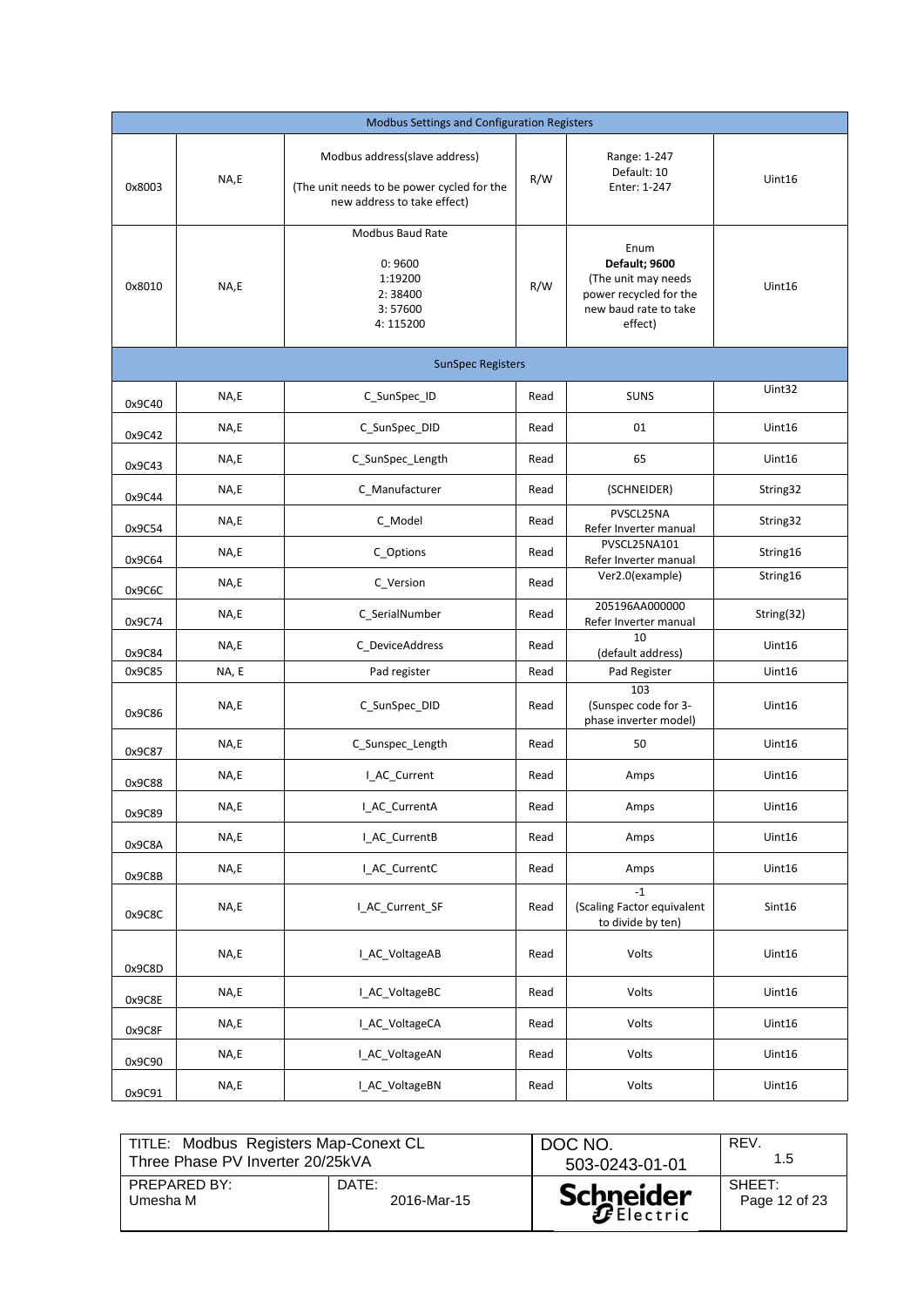| 0x9C92            | NA,E | I_AC_VoltageCN                                      | Read | Volts                                                                   | Uint16 |
|-------------------|------|-----------------------------------------------------|------|-------------------------------------------------------------------------|--------|
| 0x9C93            | NA,E | I AC Voltage SF                                     | Read | $-1$<br>(Scaling Factor equivalent<br>to divide by ten)                 | Sint16 |
| 0x9C94            | NA,E | I_AC_Power                                          | Read | Watts                                                                   | Sint16 |
| 0x9C95            | NA,E | I_AC_Power_SF                                       | Read | $\overline{2}$<br>(Scaling Factor equivalent<br>to multiply by hundred) | Sint16 |
| 0x9C96            | NA,E | I_AC_Frequency                                      | Read | Hertz                                                                   | Uint16 |
| 0x9C97            | NA,E | I AC Frequency SF                                   | Read | $-1$<br>(Scaling Factor equivalent<br>to divide by ten)                 | Sint16 |
| 0x9C98            | NA,E | I_AC_VA                                             | Read | VA                                                                      | Sint16 |
| 0x9C99            | NA,E | I_AC_VA_SF                                          | Read | $\overline{2}$<br>(Scaling Factor equivalent<br>to multiply by 100)     | Sint16 |
| 0x9C9A            | NA,E | I_AC_VAR                                            | Read | <b>VAR</b>                                                              | Sint16 |
| 0x9C9B            | NA,E | I_AC_VAR_SF                                         | Read | $\mathcal{P}$<br>(Scaling Factor equivalent<br>to multiply by 100)      | Sint16 |
| 0x9C9C            | NA,E | I_AC_PF                                             | Read | $\%$                                                                    | Sint16 |
| 0x9C9D            | NA,E | I_AC_PF_SF                                          | Read | $-4$<br>(Scaling Factor equivalent<br>to divide by 10,000)              | Sint16 |
| 0x9C9E-<br>0x9C9F | NA,E | I_AC_Energy_WH                                      | Read | <b>Watt Hours</b>                                                       | acc32  |
| 0x9CA0            | NA,E | I AC_Energy_WH_SF                                   | Read | 1(multiply by 1)                                                        | Uint16 |
| 0x9CA1            | NA,E | I_DC_Current                                        | Read | Amps                                                                    | Uint16 |
| 0x9CA2            | NA,E | I_DC_Current_SF                                     | Read | $-1$<br>(Scaling Factor equivalent<br>to divide by 10)                  | Sint16 |
| 0x9CA3            | NA,E | I_DC_Voltage                                        | Read | <b>NA</b><br><b>OxFFFF</b>                                              | Uint16 |
| 0x9CA4            | NA,E | I_DC_Voltage_SF                                     | Read | <b>NA</b><br>0x8000                                                     | Sint16 |
| 0x9CA5            | NA,E | I_DC_Power                                          | Read | <b>NA</b><br>0x8000                                                     | Sint16 |
| 0x9CA6            | NA,E | I_DC_Power_SF                                       | Read | <b>NA</b><br>0x8000                                                     | Sint16 |
| 0x9CA7            | NA,E | I_Temp_Cab<br>(ambient temperature of the inverter) | Read | $\mathsf{C}$<br>Degree Centigrade                                       | Sint16 |
| 0x9CA8            | NA,E | I_Temp_Sink                                         | Read | NA<br>0x8000                                                            | Sint16 |
| 0x9CA9            | NA,E | I_Temp_Trans                                        | Read | <b>NA</b><br>0x8000                                                     | Sint16 |
| 0x9CAA            | NA,E | I_Temp_Other                                        | Read | <b>NA</b><br>0x8000                                                     | Sint16 |
| 0x9CAB            | NA,E | I_Temp_SF                                           | Read | $-1$<br>(Scaling Factor equivalent<br>to divide by 10)                  | Sint16 |
| 0x9CAC            | NA,E | I_Status                                            | Read | Enumerated<br>I_status_off: 1<br>I_status_starting:3<br>I status MPPT:4 | Uint16 |

| TITLE: Modbus Registers Map-Conext CL |             | DOC NO.          | REV.          |
|---------------------------------------|-------------|------------------|---------------|
| Three Phase PV Inverter 20/25kVA      |             | 503-0243-01-01   | 1.5           |
| PREPARED BY:                          | DATE:       | <b>Schneider</b> | SHEFT:        |
| Umesha M                              | 2016-Mar-15 |                  | Page 13 of 23 |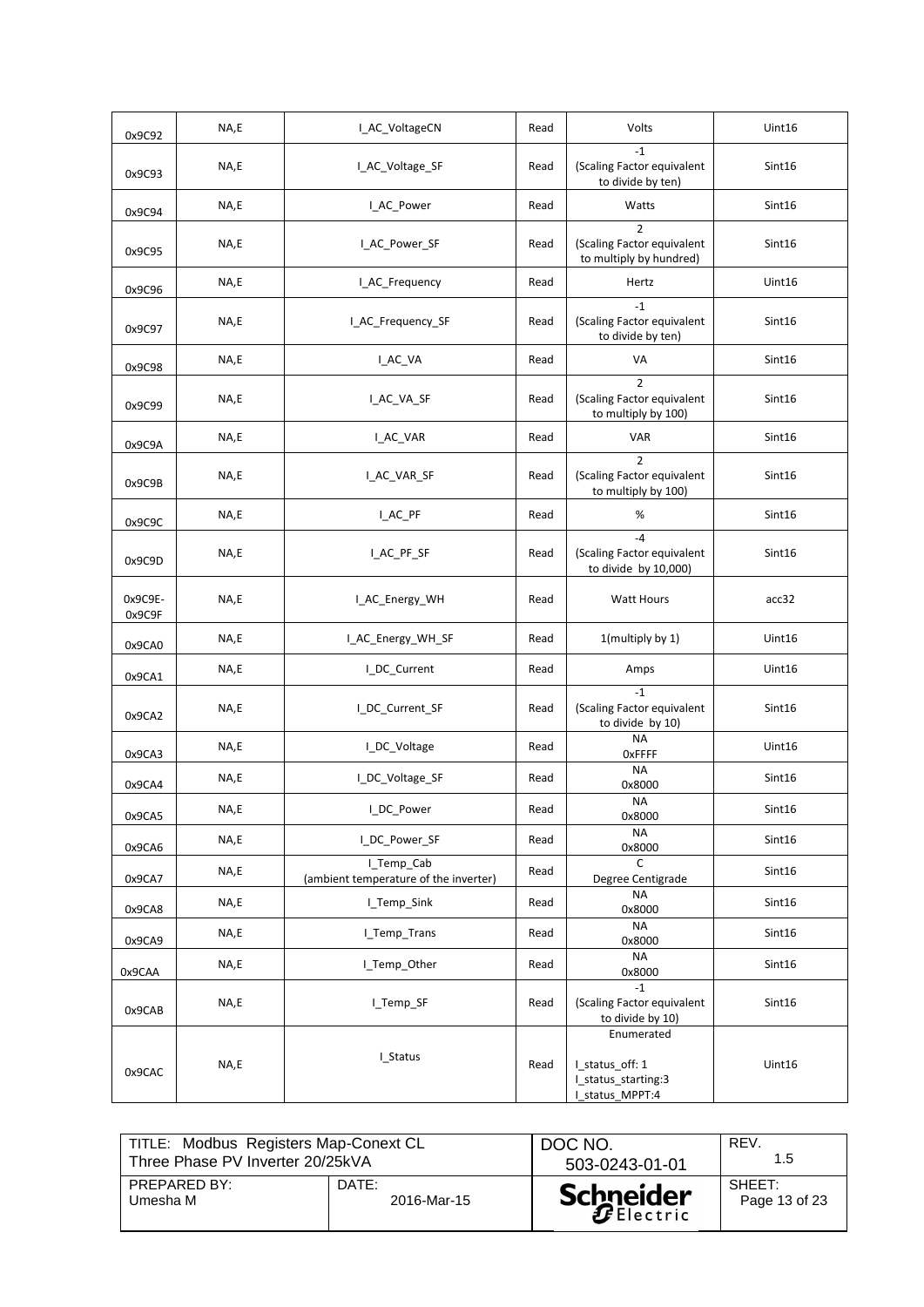|                            |      |                                                             |      | I_status_throttled: 5<br>I_status_Fault:7                                |               |
|----------------------------|------|-------------------------------------------------------------|------|--------------------------------------------------------------------------|---------------|
| 0x9CAD                     | NA,E | I_Status_Vendor                                             | Read | 2h→Reconnecting<br>3h→Online<br>15h→No PV<br>16h→ Offline<br>17h→ Derate | Uint16        |
| 0x9CAE-<br>0x9CAF          | NA,E | I_Event_1                                                   | Read | <b>NA</b><br><b>OXFFFFFFFF</b>                                           | Uint32        |
| Ox9CBO-<br>0x9CB1          | NA,E | L_Event_2                                                   | Read | ΝA<br><b>OXFFFFFFFF</b>                                                  | Uint32        |
| Ox9CB2-<br>0x9CB3          | NA,E | I_Event_1_Vendor<br>(ConextCL)                              | Read | Service Code1<br><b>Contact Schneider</b><br>Electric for details        | Uint32        |
| 0x9CB4-<br>0x9CB5          | NA,E | I_Event_2_Vendor<br>(Conext CL)                             | Read | Service Code2<br><b>Contact Schneider</b><br><b>Electric for details</b> | Uint32        |
| 0x9CB6-<br>0x9CB7          | NA,E | L_Event_3_Vendor<br>(ConextCL)                              | Read | Event Code1<br><b>Contact Schneider</b><br>Electric for details          | Uint32        |
| 0x9CB8-<br>0x9CB9          | NA,E | I Event 4 Vendor<br>(ConextCL)                              | Read | Event Code2<br><b>Contact Schneider</b><br><b>Electric for details</b>   | Uint32        |
| <b>Sunspec MPPT Models</b> |      |                                                             |      |                                                                          |               |
| 0x9CBA                     | NA,E | C_SunSpec_DID                                               | Read | 160<br>(SunSpec MPPT model)                                              | Uint16        |
| 0x9CBB                     | NA,E | C_SunSpec_Length                                            | Read | Registers<br>No of modules                                               | Uint16        |
| 0x9CBC                     | NA,E | DC Input current scale factor<br>$(DCA$ SF)                 | Read | $-1$<br>(Scaling Factor equivalent<br>to divide by 10)                   | Sint16        |
| 0x9CBD                     | NA,E | DC Voltage scale factor<br>(DCV_SF)                         | Read | $-1$<br>(Scaling Factor equivalent<br>to divide by 10)                   | Sint16        |
| 0x9CBE                     | NA,E | DC Power scale factor<br>(DCW_SF)                           | Read | 0                                                                        | Sint16        |
| 0x9CBF                     | NA,E | DC Energy Scale factor<br>(DCWH SF)                         | Read | <b>NA</b><br>0x8000                                                      | Sint16        |
| 0x9CC0-<br>0x9CC1          | NA,E | <b>Global DC MPPT Events</b><br>(logical OR of all modules) | Read | <b>Bit Field</b><br>MPPT: 4<br>Throttled: 5<br>Fault: 7                  | Uint32        |
| 0x9CC2                     | NA,E | Numbers of modules<br>(present and implemented(N))          | Read | 02<br>(2 MPPT Modules)                                                   | Uint16        |
| 0x9CC3                     | NA,E | <b>Measurement Period</b><br>(TmsPer)                       | Read | <b>NA</b><br><b>OxFFFF</b>                                               | Uint16        |
| 0x9CC4                     | NA,E | Input ID                                                    | Read | 161                                                                      | Uint16        |
| 0x9CC5-<br>0x9CCC          | NA,E | <b>ID String</b>                                            | Read | 01(example)<br>Free form string which<br>describes module1 MPPT          | <b>String</b> |
| 0x9CCD                     | NA,E | <b>DC Current</b>                                           | Read | Current                                                                  | Uint16        |
| 0x9CCE                     | NA,E | DC Voltage                                                  | Read | Voltage                                                                  | Uint16        |
| 0x9CCF                     | NA,E | DC Power                                                    | Read | Power                                                                    | Int16         |
| 0x9CD0-<br>0x9CD1          | NA,E | DC Energy                                                   | Read | <b>NA</b><br>0x00000000                                                  | Acc32         |
| 0x9CD2-<br>0x9CD3          | NA,E | Timestamp                                                   | Read | <b>NA</b><br><b>OxFFFFFFFF</b>                                           | Uint32        |
| 0x9CD4                     | NA,E | Module Temperature                                          | read | Scale factor:0                                                           | Int16         |

| TITLE: Modbus Registers Map-Conext CL |             | DOC NO.          | REV.          |
|---------------------------------------|-------------|------------------|---------------|
| Three Phase PV Inverter 20/25kVA      |             | 503-0243-01-01   | 1.5           |
| <b>PREPARED BY:</b>                   | DATE:       | <b>Schneider</b> | SHEET:        |
| Umesha M                              | 2016-Mar-15 |                  | Page 14 of 23 |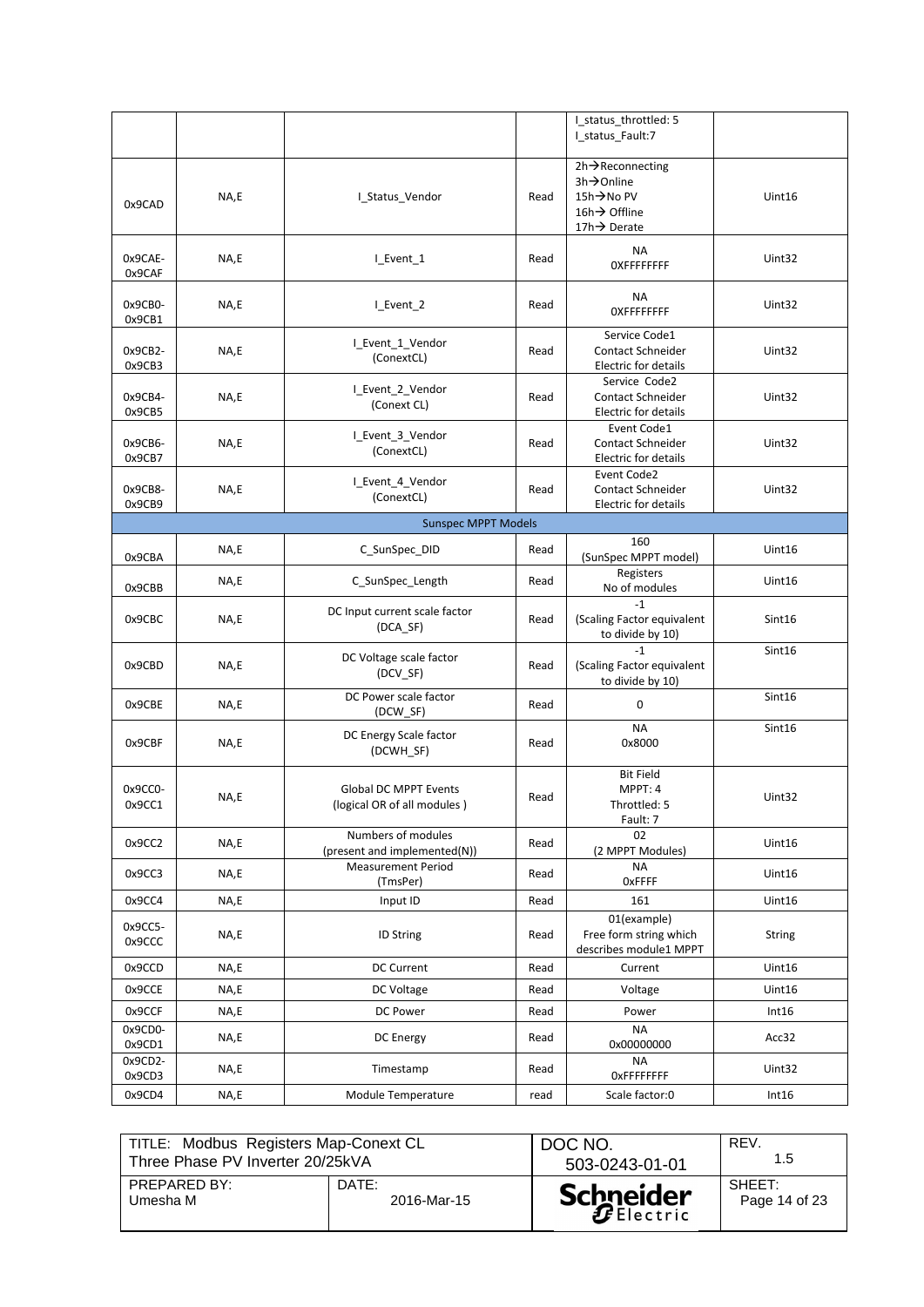| 0x9CD5            | NA,E          | <b>MPPT Operating State</b>                                                                                                  | Read | I_status_off: 1<br>I_status_starting:3<br>I_status_MPPT:4<br>I status throttled: 5<br>I_status_Fault:7                                                                                                                                | Uint16        |
|-------------------|---------------|------------------------------------------------------------------------------------------------------------------------------|------|---------------------------------------------------------------------------------------------------------------------------------------------------------------------------------------------------------------------------------------|---------------|
| 0x9CD6-<br>0x9CD7 | NA,E          | DC MPPT Events                                                                                                               | Read | <b>NA</b><br><b>OxFFFFFFFF</b>                                                                                                                                                                                                        | Uint32        |
| 0x9CD8            | NA,E          | Input ID                                                                                                                     | Read | 162                                                                                                                                                                                                                                   | Uint16        |
| 0x9CD9-<br>0x9CE0 | NA,E          | <b>ID String</b>                                                                                                             | Read | 02(example)<br>Free form string which<br>describes module2 MPPT                                                                                                                                                                       | <b>String</b> |
| 0x9CE1            | NA,E          | <b>DC Current</b>                                                                                                            | Read | Current                                                                                                                                                                                                                               | Uint16        |
| 0x9CE2            | NA,E          | DC Voltage                                                                                                                   | Read | Voltage                                                                                                                                                                                                                               | Uint16        |
| 0x9CE3            | NA,E          | <b>DC Power</b>                                                                                                              | Read | Power                                                                                                                                                                                                                                 | Int16         |
| 0x9CE4-<br>0x9CE5 | NA,E          | DC Energy                                                                                                                    | Read | <b>NA</b><br>0x00000000                                                                                                                                                                                                               | Acc32         |
| 0x9CE6-<br>0x9CE7 | NA,E          | Timestamp                                                                                                                    | Read | <b>NA</b><br><b>OxFFFFFFFF</b>                                                                                                                                                                                                        | Uint32        |
| 0x9CE8            | NA,E          | Module Temperature                                                                                                           | read | Scale factor:0                                                                                                                                                                                                                        | Int16         |
| 0x9CE9            | NA,E          | <b>MPPT Operating State</b>                                                                                                  | Read | I_status_off: 1<br>I_status_starting:3<br>I_status_MPPT:4<br>I_status_throttled: 5<br>I_status_Fault:7                                                                                                                                | Uint16        |
| OX9CEA-<br>0X9CEB | NA,E          | DC MPPT Events                                                                                                               | Read | <b>NA</b><br><b>OXFFFFFFFF</b>                                                                                                                                                                                                        | Uint32        |
| 0X9CEC            | NA,E          | C_SunSpec_DID                                                                                                                | Read | OxFFFF<br>(End of Device specific<br>Models)                                                                                                                                                                                          | Uint16        |
| 0X9CED            | NA,E          | C_SunSpec_Length                                                                                                             | Read | $\mathbf 0$                                                                                                                                                                                                                           | Uint16        |
|                   |               | Remote operation                                                                                                             |      |                                                                                                                                                                                                                                       |               |
| <b>OxEFFE</b>     | NA,E          | Remote Disable/Enable<br>(remote shutdown, remote inverter<br>enable)                                                        | R/W  | 0: Normal Operation<br>1:6B42<br>(reset inverter)<br>Note: No response from<br>inverter is expected.<br>2: 6B43<br>(Inverter Offline)<br>Note: Default value is<br>0000 after inverter is<br>rebooted)<br>3:6B44<br>(Inverter Online) | Uint16        |
|                   |               | Rated Apparent Power                                                                                                         |      |                                                                                                                                                                                                                                       |               |
| 0xF807            | Not available | (Rated Output Apparent Power (Sout_rated).<br>"Rated Apparent Power" limits the max<br>value of "User Apparent Power Limit". | R/W  | Not available                                                                                                                                                                                                                         | Not available |
| 0xF80C            | Not available | <b>Rated Reactive Power</b><br>(Maximum Reactive Power. Value of "<br>Rated Reactive Power " limits the max                  | R/W  | Not available                                                                                                                                                                                                                         | Not available |

| TITLE: Modbus Registers Map-Conext CL |             | DOC NO.          | REV.          |
|---------------------------------------|-------------|------------------|---------------|
| Three Phase PV Inverter 20/25kVA      |             | 503-0243-01-01   | 1.5           |
| PREPARED BY:                          | DATE:       | <b>Schneider</b> | SHEFT:        |
| Umesha M                              | 2016-Mar-15 |                  | Page 15 of 23 |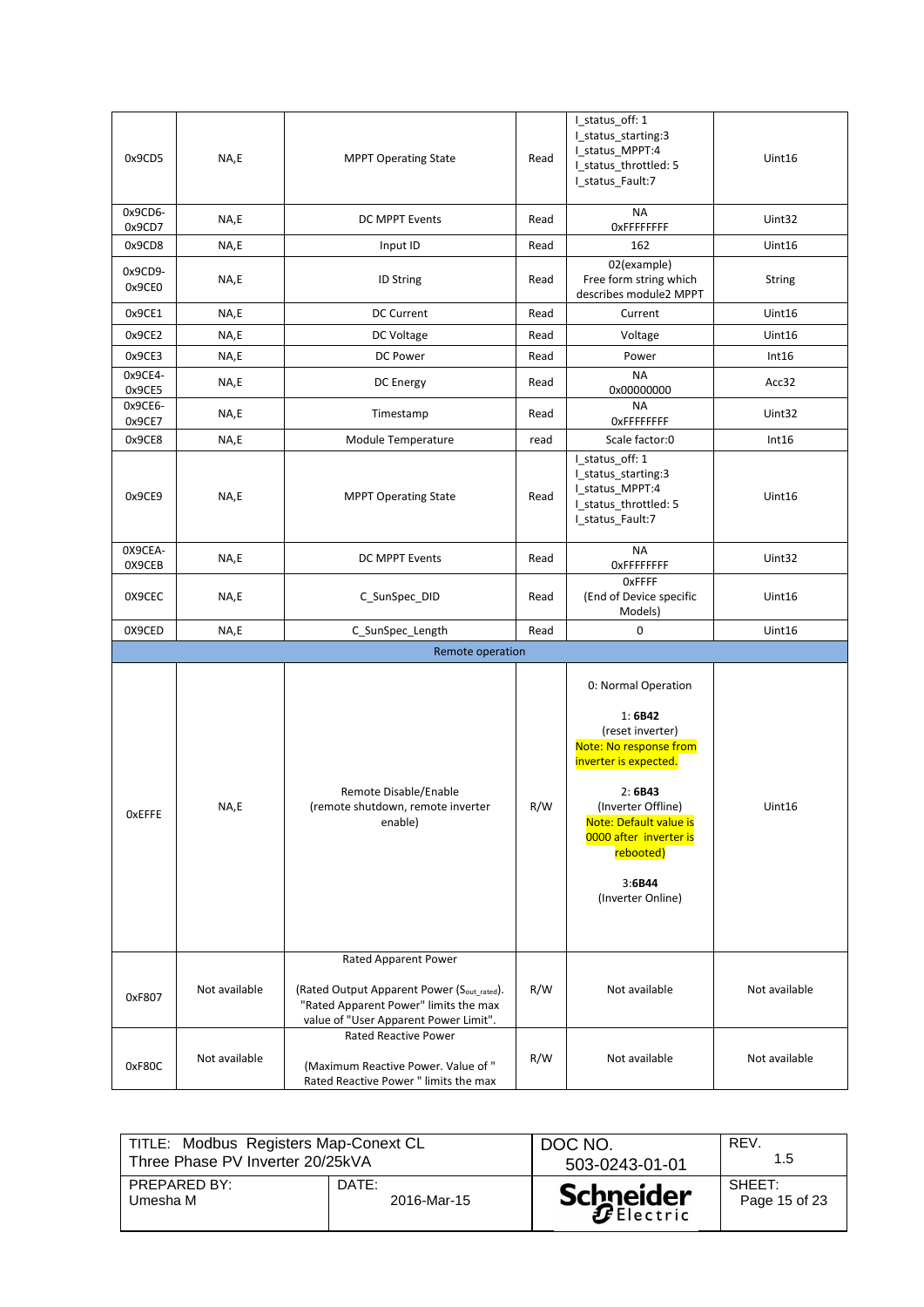|        |               | value of "User Reactive Power Reference                                                                                                                                                                                                                                                                                               |     |                                                                                                                                                                                                |               |
|--------|---------------|---------------------------------------------------------------------------------------------------------------------------------------------------------------------------------------------------------------------------------------------------------------------------------------------------------------------------------------|-----|------------------------------------------------------------------------------------------------------------------------------------------------------------------------------------------------|---------------|
| 0xF9F9 | Not available | <b>Max LVRT Duration</b><br>(Maximum duration for LVRT Event                                                                                                                                                                                                                                                                          | R/W | Not available                                                                                                                                                                                  | Not available |
| OxF9FB | Not available | User Phase Angle Ref<br>Phase Angle for Var Command<br>(positive for capacitive reactive power,<br>negative for inductive reactive power)                                                                                                                                                                                             | R/W | Not available                                                                                                                                                                                  | Not available |
|        |               | <b>User Active Power Management Registers</b>                                                                                                                                                                                                                                                                                         |     |                                                                                                                                                                                                |               |
| 0xFA19 | NA,E          | User Active Power Limit<br>(User Active Power Limit in terms of<br>Actual Value)                                                                                                                                                                                                                                                      | R/W | Unit: kW /x10<br>Increment = $0.1$ kW<br>Range: 0 - 25kW<br>Enter: 0 to 250<br>Default: Value depending<br>on inverter power rating.<br>Refer the inverter<br>manual or Inverter model<br>list | Uint16        |
| 0xFAF1 | NA, E         | User Active Power Management<br>Percentage                                                                                                                                                                                                                                                                                            | R/W | Increment = $1\%$<br>Default: 100%<br>Range: 0 to 100%<br>Enter: 0-100                                                                                                                         | Uint16        |
| 0xFA1A | Not available | <b>Active Anti-Islanding Function</b><br>(Sets whether or not the inverter is<br>performing "active anti- islanding"<br>detection)                                                                                                                                                                                                    | R/W | Not available                                                                                                                                                                                  | Not available |
| 0xFA1B | Not available | User Reactive Power Reference<br>(User Reactive Power Reference (Qout_ref)<br>(PV). Max "User Reactive Power<br>Reference" is limited by the value of "<br>Rated Reactive Power".<br>(positive for capacitive reactive power,<br>negative for inductive reactive power)                                                               | R/W | Not available                                                                                                                                                                                  | Not available |
| 0xFA1D | Not available | User Apparent Power Limit. Max "User<br>Apparent<br>(User Apparent Power Limit. Max "User<br>Apparent Power Limit" is limited by the<br>value of "Rated Apparent Power")                                                                                                                                                              | R/W | Not available                                                                                                                                                                                  | Not available |
| 0xFA34 | Not available | P(f) Control, Slope<br>(Active power slope)                                                                                                                                                                                                                                                                                           | R/W | Not available                                                                                                                                                                                  | Not available |
| 0xFA35 | Not available | Power Ramp Time<br>Time it takes to get from current active<br>power limit, to the new active power<br>limit. The actual ramp time may be less<br>than the value set in this parameter<br>because the ramp step assumes that the<br>device starts at 0% power.                                                                        | R/W | Not available                                                                                                                                                                                  | Not available |
| 0xFA58 | Not available | P(f) Control, Reset Time<br>The time to recover from active power<br>control as a function of frequency. The<br>actual time may be less than the value set<br>in this parameter because the ramp step<br>assumes that the device starts at 0%<br>power. Full power slew rate reset time.<br>The slew rate step = $Pn /$ (Reset Time). | R/W | Not available                                                                                                                                                                                  | Not available |

| TITLE: Modbus Registers Map-Conext CL |             | DOC NO.          | REV.          |
|---------------------------------------|-------------|------------------|---------------|
| Three Phase PV Inverter 20/25kVA      |             | 503-0243-01-01   | 1.5           |
| PREPARED BY:                          | DATE:       | <b>Schneider</b> | SHEFT:        |
| Umesha M                              | 2016-Mar-15 |                  | Page 16 of 23 |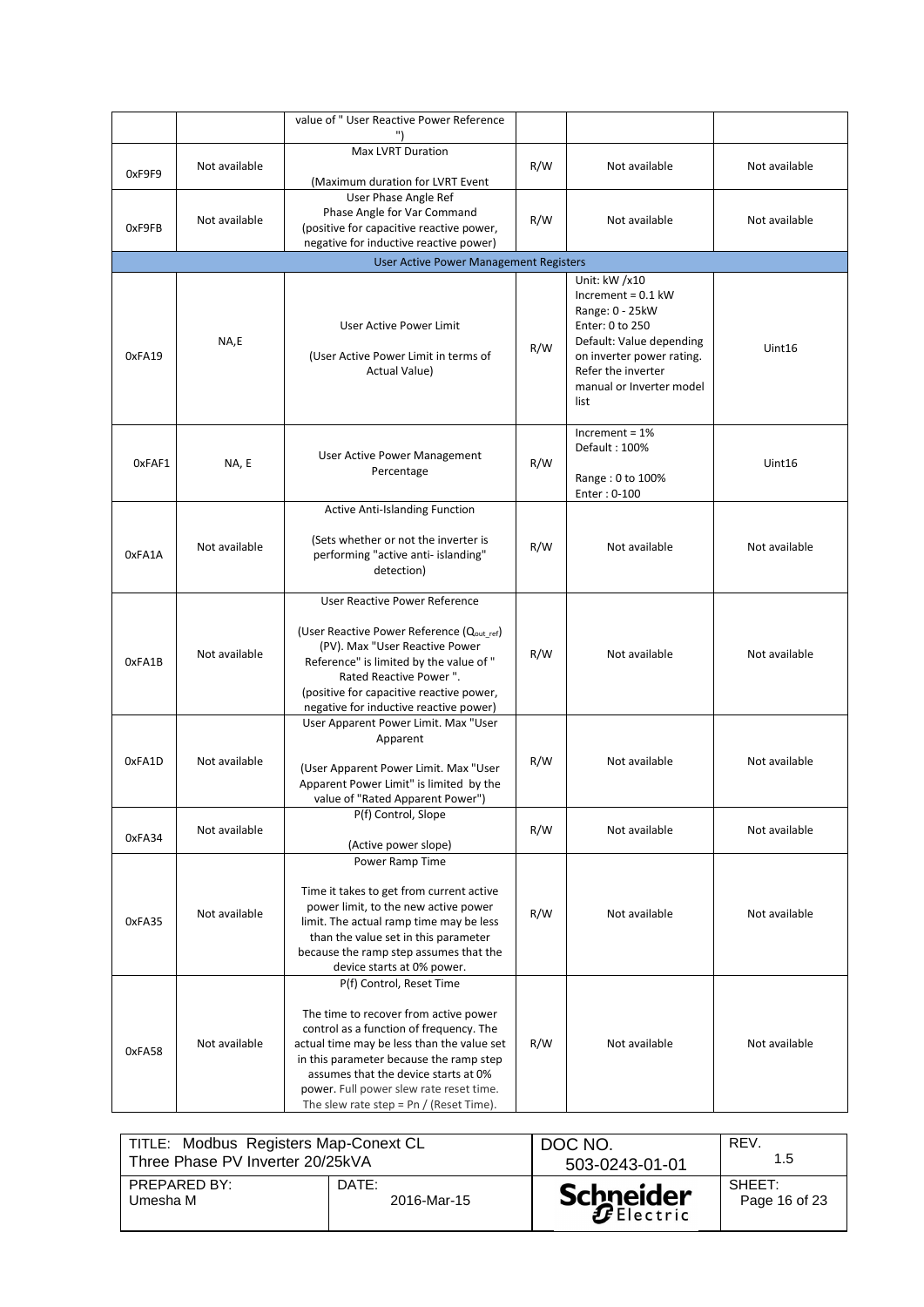|        |   | <b>Reactive Power Control Registers</b>  |     |                                                                                                                                                                                                                 |        |
|--------|---|------------------------------------------|-----|-----------------------------------------------------------------------------------------------------------------------------------------------------------------------------------------------------------------|--------|
| 0xFA60 | E | Reactive Power mode select               | R/W | Type: Enum<br>Default: Disable<br>$1:$ Fixed $cos(\phi)$<br>$2 : cos(\phi)$ as fn of P<br>3: Fixed kVAr<br>4 : kVAr as fn of U                                                                                  | Uint16 |
|        |   | Reactive Power Control - Method -1       |     |                                                                                                                                                                                                                 |        |
| 0xFA61 | E | Fixed_Cos( $\Phi$ )                      | R/W | $Increment = 1 unit$<br>Default: 1000(unity pf)<br>Range:<br>capacitive 0.80 to 1.00<br>Enter: +800 to +1000<br>Inductive: 0.80 to 1.00<br>Enter: - 800 to - 999<br>Note: Enter +1000 for<br>unity power factor | Sint16 |
| OxFA81 | E | Time delay                               | R/W | Increment: 1Sec<br>Default: 0(no delay)<br>Range: 0to 100<br>Enter: 0 to 100                                                                                                                                    | Uint16 |
|        |   | Reactive Power Control - Method -2       |     |                                                                                                                                                                                                                 |        |
| 0xFA62 | E | $Cos(\Phi)(P)$ with Power upper limit    | R/W | $Increment = 1 unit$<br>Default: 10000<br>Range:<br>Capacitive: 8000 to 9999<br>Enter: 800 to +9999                                                                                                             | Sint16 |
| 0xFA63 | E | $Cos(\Phi)(P)$ with Power Lower limit    | R/W | $Increment = 1 unit$<br>Default: 9000<br>Range:<br>Inductive: 8000 to 9999<br>Enter: 8000 to 9999                                                                                                               | Sint16 |
| 0xFA64 | E | $Cos(\Phi)(P)$ with % power Lower limit  | R/W | Increment = $1%$<br>Default:20%<br>Range: 10~30%<br>Enter: 10 to 30                                                                                                                                             | Uint16 |
| OxFA80 | E | $Cos(\Phi)(P)$ with % power Mid limit    | R/W | Increment = $1%$<br>Default:50%<br>Range: 30~70%<br>Enter: 30 to 70                                                                                                                                             | Uint16 |
| 0xFA65 | E | $Cos(\Phi)(P)$ with % power Higher limit | R/W | Increment = $1\%$<br>Default:100%<br>Range: 70~100%<br>Enter: 70 to 100                                                                                                                                         | Uint16 |
| 0xF9EE | E | Cos(¢) (P) Lock-in Voltage %             | R/W | Increment: 1%<br>Default: 100%<br>Range: 100-110<br>Enter: 100 to 110                                                                                                                                           | Uint16 |
| OxF9EF | E | Cos(0) (P) Lock-out Voltage %            | R/W | Increment: 1%<br>Default: 98%<br>Range: 90-100<br>Enter: 90 to 100                                                                                                                                              | Unit16 |

|              | TITLE: Modbus Registers Map-Conext CL<br>Three Phase PV Inverter 20/25kVA |                  | REV.<br>1.5   |
|--------------|---------------------------------------------------------------------------|------------------|---------------|
| PREPARED BY: | DATE:                                                                     | <b>Schneider</b> | SHEET:        |
| Umesha M     | 2016-Mar-15                                                               |                  | Page 17 of 23 |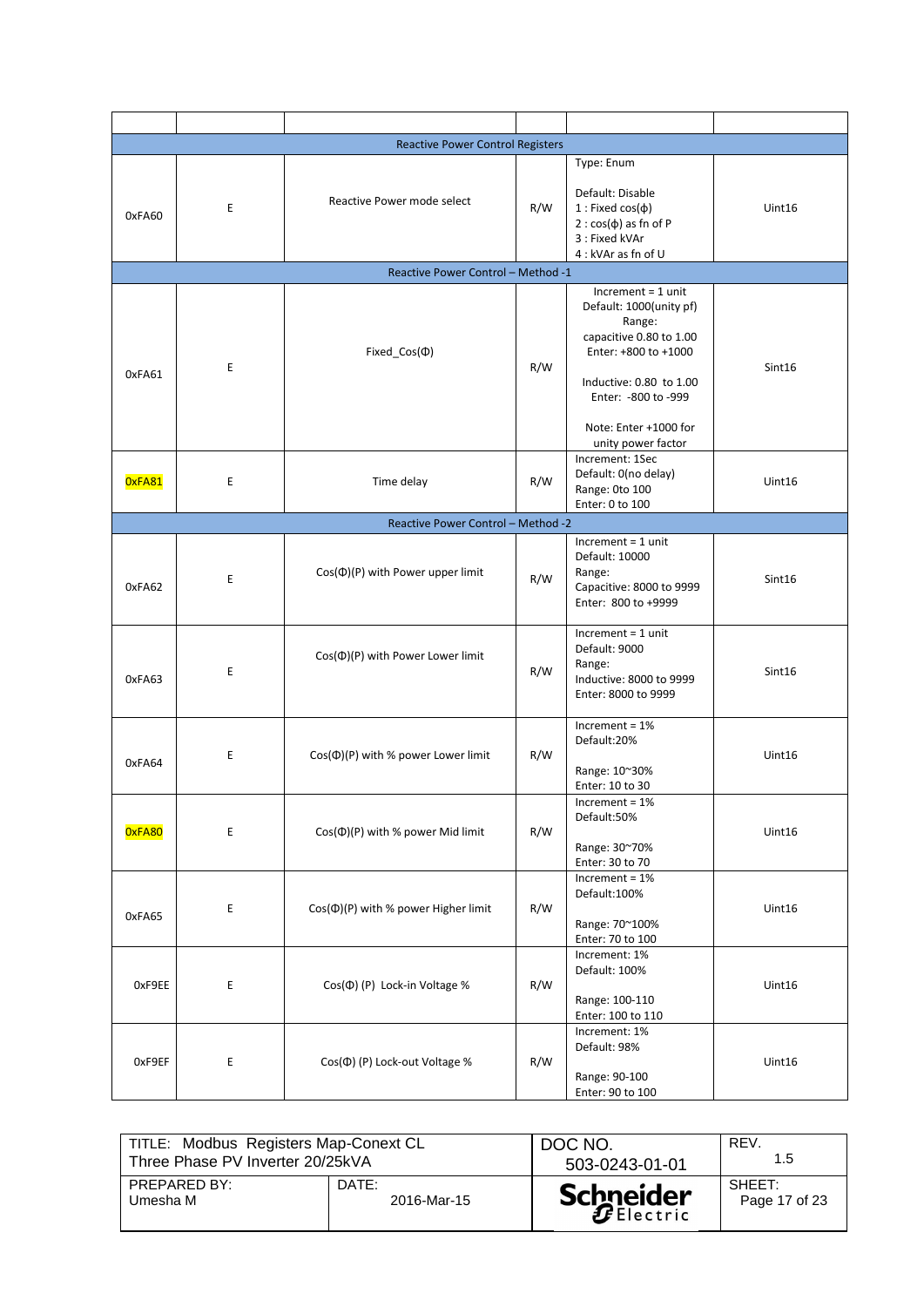| OxFA82 | E                                  | Response delay                                                     | R/W | Increment:1Sec<br>Default: 1<br>Range: Oto 100Sec<br>Enter: 0 to 100                                                                         | Uint16 |  |  |  |
|--------|------------------------------------|--------------------------------------------------------------------|-----|----------------------------------------------------------------------------------------------------------------------------------------------|--------|--|--|--|
|        |                                    | Reactive Power Control - Method-3                                  |     |                                                                                                                                              |        |  |  |  |
| 0xFA66 | E                                  | Fixed kVAr %                                                       | R/W | Increment: 1%<br>Default: 0%<br>Resolution 0.01%<br>Range: -60(Inductive-<br>Lagging) to<br>+60(capacitive-Leading)<br>Enter: -6000 to +6000 | Sint16 |  |  |  |
| OxFA83 | E                                  | Lock in Power(% of Sn)<br>(no Reactive power in Lock in Power Zone | R/W | Increment: 1%<br>Default: 20%<br>Range: 5-80<br>Enter: 50 to 80                                                                              | Uint16 |  |  |  |
| OxFA84 | $\mathsf E$                        | Time Delay(seconds)                                                | R/W | Increment: 1<br>Default: 0<br>Range: 0-100<br>Enter: 0 to 100                                                                                | Uint16 |  |  |  |
|        | Reactive Power Control - Method -4 |                                                                    |     |                                                                                                                                              |        |  |  |  |
| 0xFA67 | Ε                                  | kVAr(U) as % of VA upper limit<br>or<br>(Q(U)_Upper Limit)         | R/W | Increment = $1%$<br>Default: +45%<br>Range: 0 to +60%<br>Enter: 0 to 60                                                                      | Uint16 |  |  |  |
| 0xFA68 | E                                  | kVAr(U) as % of VA lower limit<br>or<br>(Q(U)_Lower Limit)         | R/W | $Increment = 1%$<br>Default: +45%<br>Range: 0 to +60%<br>Enter: 0 to 60                                                                      | Uint16 |  |  |  |
| 0xFA69 | E                                  | kVAr(U) Min<br>(VLowSet)                                           | R/W | Scale: 0.1V<br>Default: 2100<br>Increment: 1<br>Range: 1100 to 2300<br>Enter: 1100 to 2300                                                   | Uint16 |  |  |  |
| 0xFA6A | Е                                  | kVAr(U) Max<br>(VHigh set)                                         | R/W | Scale: 0.1V<br>Increment: 1<br>Default: 2400<br>Range: 2300 to 2760<br>Enter: 2300 to 2760                                                   | Uint16 |  |  |  |
| 0xFA6B | E                                  | kVar(U) Uac Lower limit<br>(VMin)                                  | R/W | Scale: 0.1V<br>Default: 2070<br>Range: 1100~2300<br>Enter: 1100 to 2300                                                                      | Uint16 |  |  |  |
| 0xFA6C | E                                  | kVar(U) Uac Upper limit<br>(VMax)                                  | R/W | Scale: 0.1V<br>Default: 2530 V<br>Range: 2300~2760<br>Enter: 2300 to 2760                                                                    | Uint16 |  |  |  |

| TITLE: Modbus Registers Map-Conext CL |             | DOC NO.          | REV.          |
|---------------------------------------|-------------|------------------|---------------|
| Three Phase PV Inverter 20/25kVA      |             | 503-0243-01-01   | 1.5           |
| PREPARED BY:                          | DATE:       | <b>Schneider</b> | SHEFT:        |
| Umesha M                              | 2016-Mar-15 |                  | Page 18 of 23 |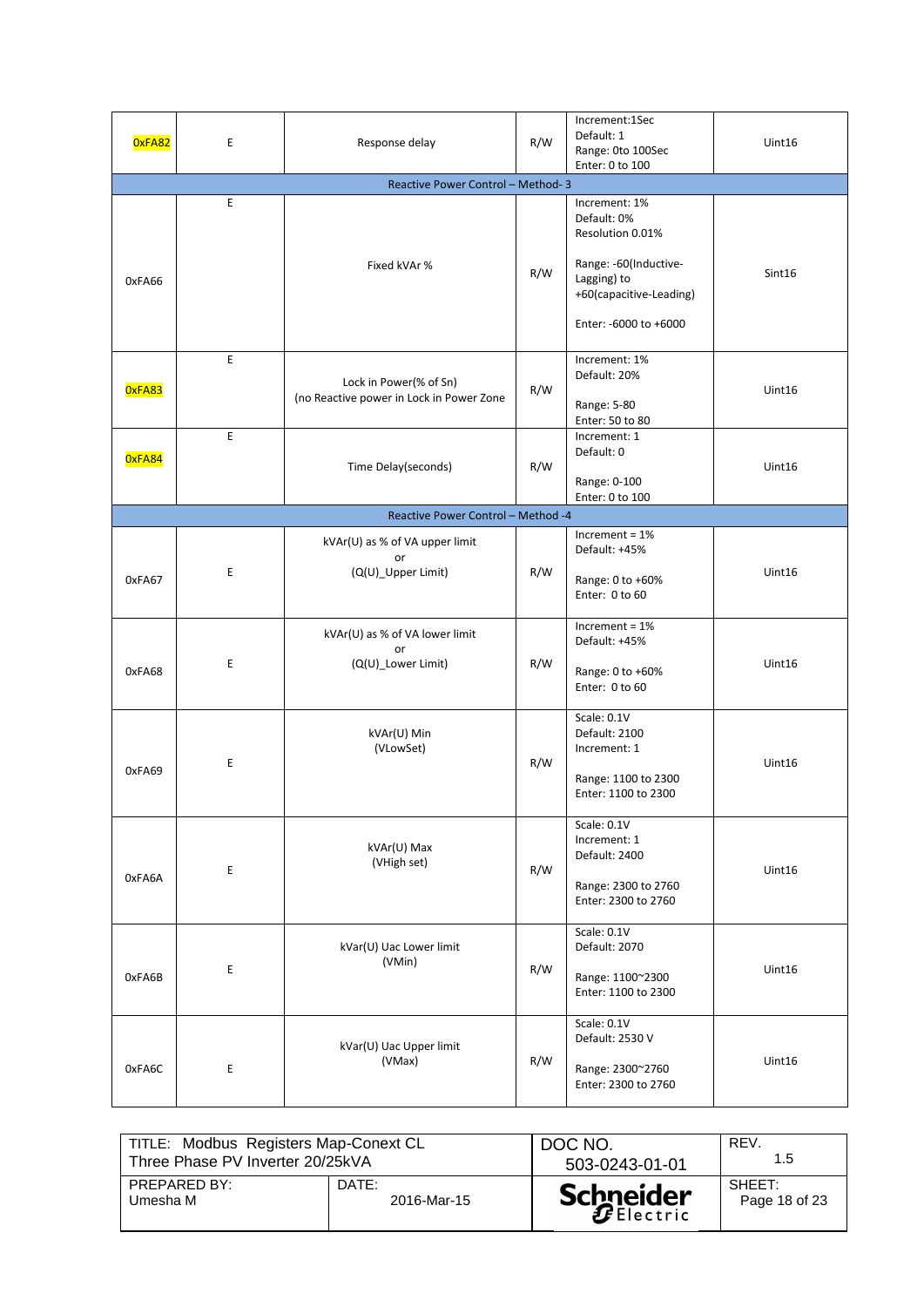| 0xFA6D<br>0xFA6E<br>0xF9F0 | Ε<br>Ε<br>Ε   | kVar(U) Hysteresis<br>(Vhist)<br>kVar(U) response time<br>(Time delay)<br>KVAr(U)<br>Lock-in Power %                                                                                                                                                                                                       | R/W<br>R/W<br>R/W | Scale: 0.1V<br>Default: 0<br>Range: 0-100<br>Enter: 0 to 100<br>Unit: 1 sec<br>Default: 0 sec<br>Range: 0~100 sec<br>Enter: 1 to 100<br>Increment: 1%<br>Default: 10<br>Range: 0 to 30 %<br>Enter: 0 to 30 | Uint16<br>Uint16<br>Unit16 |
|----------------------------|---------------|------------------------------------------------------------------------------------------------------------------------------------------------------------------------------------------------------------------------------------------------------------------------------------------------------------|-------------------|------------------------------------------------------------------------------------------------------------------------------------------------------------------------------------------------------------|----------------------------|
| 0xF9F1                     | Ε             | KVAr(U)<br>Lock-out Power %                                                                                                                                                                                                                                                                                | R/W               | Increment: 1%<br>Default: 5<br>Range: 0 to 30 %<br>Enter: 0 to 30                                                                                                                                          | Uint16                     |
|                            |               | LVRT control registers                                                                                                                                                                                                                                                                                     |                   |                                                                                                                                                                                                            |                            |
| 0xFA23                     | Not available | <b>LVRT Types</b><br>Enable or disable LVRT<br>$0 = Disabled$<br>$1 = SYM$<br>(Warning: When Anti-islanding is enabled,<br>LVRT shall be disabled by the unit)                                                                                                                                             | R/W               | Not available                                                                                                                                                                                              | Not available              |
| 0xFA25                     | Not available | LVRT low voltage threshold<br>(Voltage1)                                                                                                                                                                                                                                                                   | R/W               | Not available                                                                                                                                                                                              | Not available              |
| 0xFA26                     | Not available | LVRT fast low voltage threshold(L)<br>(V-Drop)<br>(V2)                                                                                                                                                                                                                                                     | R/W               | Not available                                                                                                                                                                                              | Not available              |
| 0xFA27                     | Not available | LVRT fast low voltage de-bounce time                                                                                                                                                                                                                                                                       | R/W               | Not available                                                                                                                                                                                              | Not available              |
| 0xFA77                     | Not available | K factor                                                                                                                                                                                                                                                                                                   | R/W               | Not available                                                                                                                                                                                              | Not available              |
| 0xFA78                     | Not available | Dead Band-Vh                                                                                                                                                                                                                                                                                               | R/W               | Not available                                                                                                                                                                                              | Not available              |
| 0xFA79                     | Not available | Dead band - VL                                                                                                                                                                                                                                                                                             | R/W               | Not available                                                                                                                                                                                              | Not available              |
| 0xFA7A                     | Not available | Time1                                                                                                                                                                                                                                                                                                      | R/W               | Not available                                                                                                                                                                                              | Not available              |
| 0xFA7B                     | Not available | Time2                                                                                                                                                                                                                                                                                                      | R/W               | Not available                                                                                                                                                                                              | Not available              |
| 0xFA7C                     | Not available | Time3                                                                                                                                                                                                                                                                                                      | R/W               | Not available                                                                                                                                                                                              | Not available              |
|                            |               | <b>OFF Grid Mode</b>                                                                                                                                                                                                                                                                                       |                   |                                                                                                                                                                                                            |                            |
| OxFA90                     | NA,E          | <b>Inverter Modes</b><br>Local Consumption Mode: Power ramp (10 min)<br>after grid fault and Active Power derating with<br>frequency functionalities are disabled.<br>Grid Tie Mode: Resume the Power ramp (10 min)<br>and Active power derating with frequency<br>functionalities as per country setting. | R/W               | Default: 0<br>0= Grid Tie Mode<br>6B45= local Consumption<br>Mode                                                                                                                                          | Uint16                     |
|                            |               | Multi Function Relay configuration Registers                                                                                                                                                                                                                                                               |                   |                                                                                                                                                                                                            |                            |
| 0xFAF5                     | NA,E          | <b>Multifunction relay Modes</b>                                                                                                                                                                                                                                                                           | R/W               | Default: 0<br>0 : Disable (No Multi<br>function relay operation)<br>1: Fault/Error/warning<br>(any 3)<br>2 : Power production<br>(basic mode)                                                              | Uint16                     |

| TITLE: Modbus Registers Map-Conext CL |             | DOC NO.          | REV.          |
|---------------------------------------|-------------|------------------|---------------|
| Three Phase PV Inverter 20/25kVA      |             | 503-0243-01-01   | 1.5           |
| PREPARED BY:                          | DATE:       | <b>Schneider</b> | SHEFT:        |
| Umesha M                              | 2016-Mar-15 |                  | Page 19 of 23 |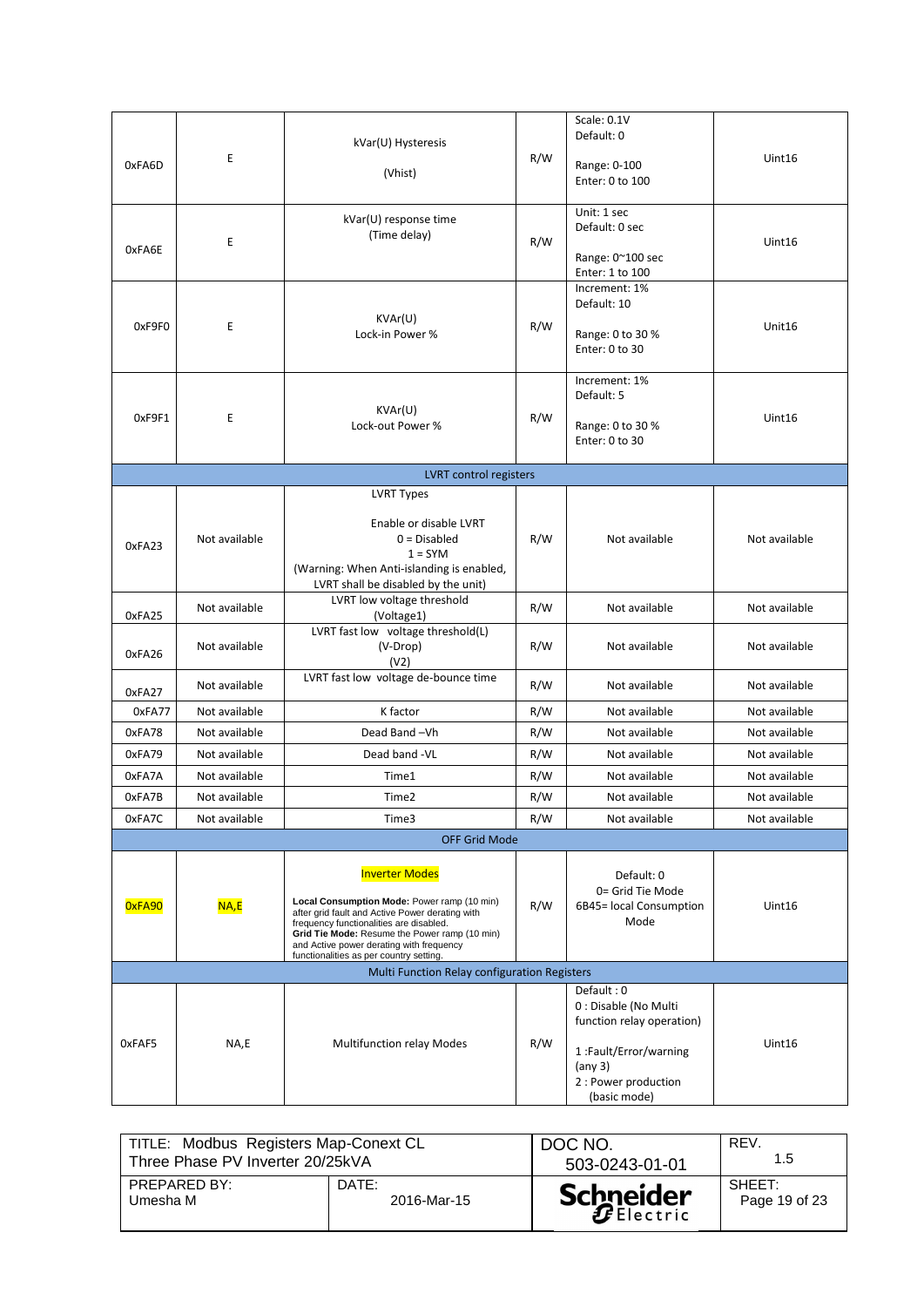|               |      |                                                                                                      |     | 3 : External load control<br>4 : Control external<br>Fans<br>5: All<br>Services/Errors/Warnings                                                                                                               |        |
|---------------|------|------------------------------------------------------------------------------------------------------|-----|---------------------------------------------------------------------------------------------------------------------------------------------------------------------------------------------------------------|--------|
| OXFAF6        | NA,E | Fault1/Error1 code                                                                                   | R/W | Default: 0000<br>(no<br>services/errors/warnings)<br>Range: 0000-FFFF(All<br>faults/errors)<br>Note: Refer the inverter<br>manual to configure the<br>required<br>Service/Error/Warning.                      | Uint16 |
| OXFAF7        | NA,E | Fault2/Error2 code                                                                                   | R/W | Default: 0000<br>(no<br>services/errors/warnings)<br>Range: 0000-FFFF(All<br>faults/errors)<br>Note: Refer the inverter<br>manual to configure the<br>required<br>Service/Error/Warning.                      | Uint16 |
| OXFAF8        | NA,E | Fault3/Erro3 code                                                                                    | R/W | Default: 0000<br>(no<br>services/errors/warnings)<br>Range: 0000-FFFF(All<br>faults/errors)<br>Note: Refer the inverter<br>manual to configure the<br>required<br>Service/Error/Warning.                      | Uint16 |
| OXFAF9        | NA,E | Power production                                                                                     | R/W | 0: Disable<br>1 : Enable when inverter<br>goes to online<br>2: enable when inverter<br>goes offline.<br>Default: 0 (disable)<br>Enable the relay when<br>inverter is exporting the<br>power to grid or online | Uint16 |
| <b>OxFAFA</b> | NA,E | Output power upper limit                                                                             | R/W | kW /x10<br>Range: 0 to 25KW<br>Default: 0<br>Enter: 0 to 250<br>Note: Power level varies<br>as per the inverter<br>module. Configure as per<br>the inverter model.                                            | Unit16 |
| <b>OxFAFB</b> | NA,E | <b>Trip Count</b><br>(relay will turn off after trip count value<br>expires)                         | R/W | Range: 0 to 999 minutes<br>Enter: 0 to999<br>Default: 5                                                                                                                                                       | Uint16 |
| 0xFAFC        | NA,E | Minimum Duration<br>(where configured inverter output power<br>should be available during this time) | R/W | Range: 0 to 10 minutes<br>Enter: 0 to 10<br>Default: 5                                                                                                                                                        | Uint16 |
| 0xFAFD        | NA,E | ON Temperature                                                                                       | R/W | C/X10                                                                                                                                                                                                         | Uint16 |

| TITLE: Modbus Registers Map-Conext CL |             | DOC NO.          | REV.          |
|---------------------------------------|-------------|------------------|---------------|
| Three Phase PV Inverter 20/25kVA      |             | 503-0243-01-01   | 1.5           |
| PREPARED BY:                          | DATE:       | <b>Schneider</b> | SHEFT:        |
| Umesha M                              | 2016-Mar-15 |                  | Page 20 of 23 |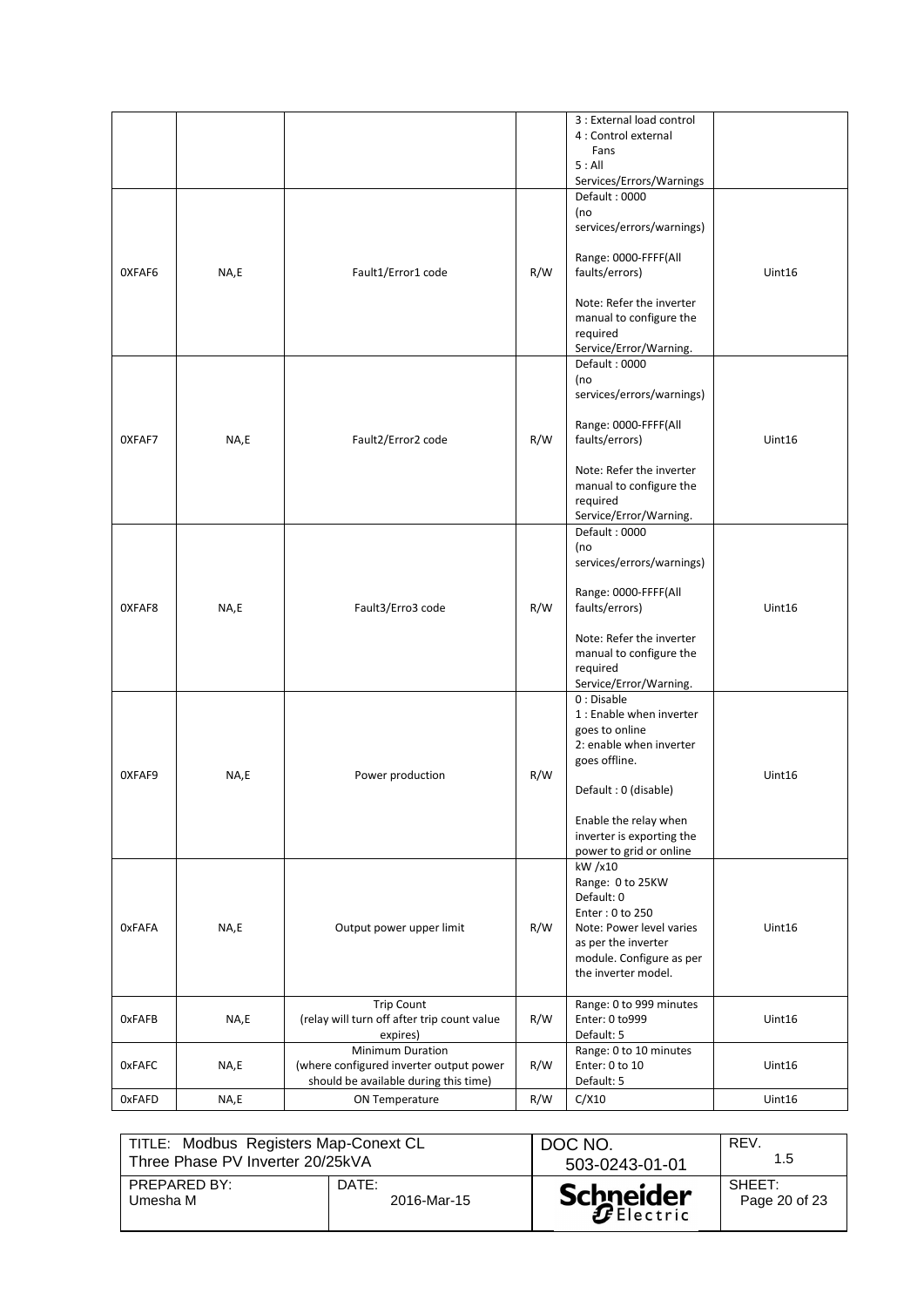|                       |  | (ambient) Upper limit |                | Range: 0 to 900 Degree |        |
|-----------------------|--|-----------------------|----------------|------------------------|--------|
|                       |  |                       |                | Enter: 0 to 900        |        |
|                       |  |                       |                | Default: 90            |        |
|                       |  |                       |                | C/X10                  |        |
| <b>OxFAFE</b><br>NA,E |  |                       | Range: 0 to899 |                        |        |
|                       |  | OFF Temperature       | R/W            | Degree                 | Uint16 |
|                       |  |                       |                | Enter: 0 to 899        |        |
|                       |  |                       |                | Default: 0             |        |
|                       |  |                       |                |                        |        |
|                       |  | (Ambient) Lower limit |                |                        |        |

# **4. ALARM CODES**

**Three types of alarms are defined:**

- **1. Warning: The unit reports the warning condition but continues to operate.**
- **2. Error: The unit stops operation when the Error condition is detected and the unit automatically recovers if the condition that caused the error goes away.**
- **3. Services: The unit stops operation when the Fault condition is detected. The unit requires manual intervention for clearing the fault to resume operation.**
- **4. Internal Events: These are internal to inverter and useful for internal analysis.**

**The alarm codes shall be prioritized for reporting purposes since only one active alarm can be reported at a time. Highest priority alarms are faults, followed by errors, and then warnings.**

**If more than one alarm of the same type is active, the one will the higher priority shall be reported. Example: If there are 2 simultaneous active faults, the one with the higher priority shall be reported.**

**Priority numbers are such that the lower number is higher priority, e.g. priority 1 is highest.**

| <b>Alarm</b>    | <b>SE</b><br><b>Alarm</b> |                 |                    |                                               |
|-----------------|---------------------------|-----------------|--------------------|-----------------------------------------------|
| Type            | <b>Codes</b>              | <b>Priority</b> | Message to display | <b>Description</b>                            |
|                 | 0000                      | <b>NA</b>       | No active alarms   | No active alarms                              |
|                 | 10                        | 700             | AC relay fit       | <b>AC Switch response</b>                     |
|                 | 31                        | 900             | AC curr snsr flt   | <b>AC Current Sensor fault</b>                |
|                 | 32                        | 400             | AC temp snsr flt   | AC Side Temperature sensor fault              |
| <b>Services</b> | 33                        | 410             | DC temp snsr flt   | DC side Temperature sensor fault              |
|                 | 47                        | 800             | AC volt snsr flt   | AC side Voltage sensor fault                  |
|                 | 131                       | 910             | Low Eff flt        | Low efficiency error and fault                |
|                 | 203                       | 120             | DC init flt        | <b>DC DSP Initialization fault</b>            |
|                 | 204                       | 210             | <b>DC BIST fit</b> | <b>DC BIST fault</b>                          |
|                 | 205                       | 110             | AC init flt        | <b>AC DSP Initialization fault</b>            |
|                 | 206                       | 200             | <b>AC BIST fit</b> | <b>AC BIST fault</b>                          |
|                 | 701                       | 1200            | DC injection err   | DC current Injection error and fault          |
|                 | 706                       | 1220            | DC injection inst  | DC_Injection high Current error Instantaneous |

| TITLE: Modbus Registers Map-Conext CL |             | DOC NO.          | REV.          |
|---------------------------------------|-------------|------------------|---------------|
| Three Phase PV Inverter 20/25kVA      |             | 503-0243-01-01   | 1.5           |
| PREPARED BY:                          | DATE:       | <b>Schneider</b> | SHEET:        |
| Umesha M                              | 2016-Mar-15 |                  | Page 21 of 23 |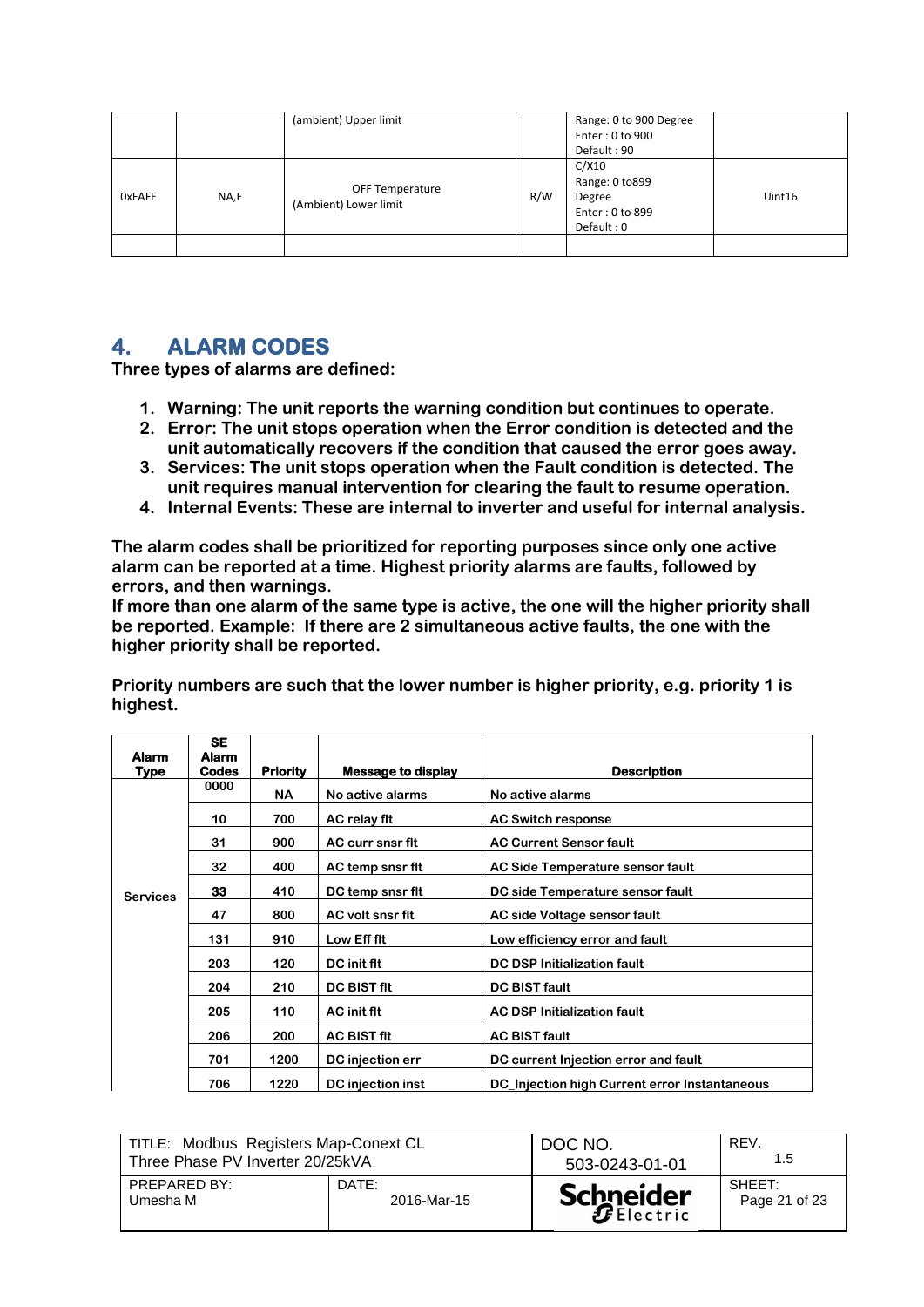|               | 702  | 850  | <b>RCMU fit</b>                       | AC MCU detected repeated error in RCD<br>measurement and declared RCMU fault                |
|---------------|------|------|---------------------------------------|---------------------------------------------------------------------------------------------|
|               | 708  | 860  | <b>RCMU fit</b>                       | DC MCU detected RCD Alarm fault                                                             |
|               | 703  | 9999 | <b>AFCI fit</b>                       | Comm MCU detected Arc fault condition                                                       |
|               | 709  | 500  | Arc flt                               | DC MCU detected Arc fault condition                                                         |
|               | 704  | 520  | <b>AFD self test fail</b>             | DC MCU detected ARC fault self test fail condition                                          |
|               | 705  | 150  | PV I/P reversed                       | PV input wiring reversed                                                                    |
|               | 710  | 100  |                                       | System configuration done by user/installer is<br>incorrect                                 |
|               | 711  | 105  | Sys cfg init flt<br>Share sys cfg flt | Internal configuration shared between MCU is<br>incorrect                                   |
|               | 712  | 300  | AC int cfg flt                        | Internal configuration is incorrect on the AC MCU                                           |
|               | 713  | 310  | DC int cfg flt                        | Internal configuration is incorrect on the DC MCU                                           |
|               | 714  | 666  | RPO power mod err                     | RPO power module err                                                                        |
|               | 2018 | 6820 | AC inter-comm err                     | Internal Communication fault detected on DC AC<br>processor                                 |
|               |      |      |                                       | Power Modules A_B_C and Ambient Low                                                         |
|               | 2060 | 4500 | <b>AC</b> low temp                    | temperature Error                                                                           |
|               | 2061 | 1300 | <b>AC modules OT</b>                  | AC power module Over temperature                                                            |
|               | 2062 | 1320 | DC mod12 OT                           | DC 1_2 &2_3 Power Modules Over Temperature<br>Internal communication fault detected on DCDC |
|               | 2101 | 6840 | DC inter-comm err                     | processor                                                                                   |
|               | 2102 | 9999 | DCAC comm err                         | <b>Communication error on DCAC porocessor</b><br>detected by Comm processor                 |
|               | 2401 | 2140 | AC UF fast err                        | AC grid under-frequency fast error                                                          |
|               | 2402 | 2160 | AC OF fast err                        | AC grid over-frequency fast error                                                           |
|               | 2406 | 2100 | AC UV fast err                        | AC grid undervoltage fast error                                                             |
|               | 2407 | 2120 | AC OV fast err                        | AC grid overvoltage fast error                                                              |
|               | 2408 | 2820 | <b>AC UV inst</b>                     | AC grid under voltage instantaneous error                                                   |
|               | 2410 | 2800 | AC OV inst                            | AC grid overvoltage instantaneous error                                                     |
|               | 2411 | 5900 | AC OC inst                            | AC grid overcurrent instantaneous fault                                                     |
|               | 2415 | 2580 | AC OV avg err                         | AC grid overvoltage fault averaged over a period of<br>10 minutes                           |
|               | 2416 | 2540 | AC UF slow err                        | AC grid under-frequency slow error                                                          |
|               | 2417 | 2560 | AC OF slow err                        | AC grid over-frequency slow error                                                           |
|               | 2418 | 2500 | AC UV slow err                        | AC grid undervoltage slow error                                                             |
|               | 2419 | 2520 | AC OV slow err                        | AC grid overvoltage slow error                                                              |
|               | 2450 | 2050 | No-Grid err                           | Grid not available                                                                          |
|               | 2460 | 4100 | AC OC err                             | AC overcurrent fault, if the current increase in any<br>one phase beyond specified limits   |
|               | 2605 | 6100 | PV 1 OV err                           | Input PV terminal 1 over voltage                                                            |
| <b>Errors</b> | 2606 | 6120 | PV 2 OV err                           | Input PV terminal 2 over voltage                                                            |
|               | 2616 | 1050 | PV insulation err                     | PV insulation not within range                                                              |
|               | 2624 | 1500 | PV12 OC err                           | PV 1 and PV 2 Over current                                                                  |
|               |      |      |                                       | Input PV undervoltage fault detected in PV1 and                                             |
|               | 2631 | 6500 | PV UV err                             | <b>PV2 input channels</b><br>PV1 Over current detected, hence the power output              |
|               | 2633 | 7100 | PV1 OC wrn                            | from PV1 is stopped<br>PV2 Over current detected, hence the power output                    |
|               | 2634 | 7110 | PV2 OC wrn                            | from PV2 is stopped                                                                         |

| TITLE: Modbus Registers Map-Conext CL |             | DOC NO.          | REV.          |
|---------------------------------------|-------------|------------------|---------------|
| Three Phase PV Inverter 20/25kVA      |             | 503-0243-01-01   | 1.5           |
| PREPARED BY:                          | DATE:       | <b>Schneider</b> | SHEFT:        |
| Umesha M                              | 2016-Mar-15 |                  | Page 22 of 23 |